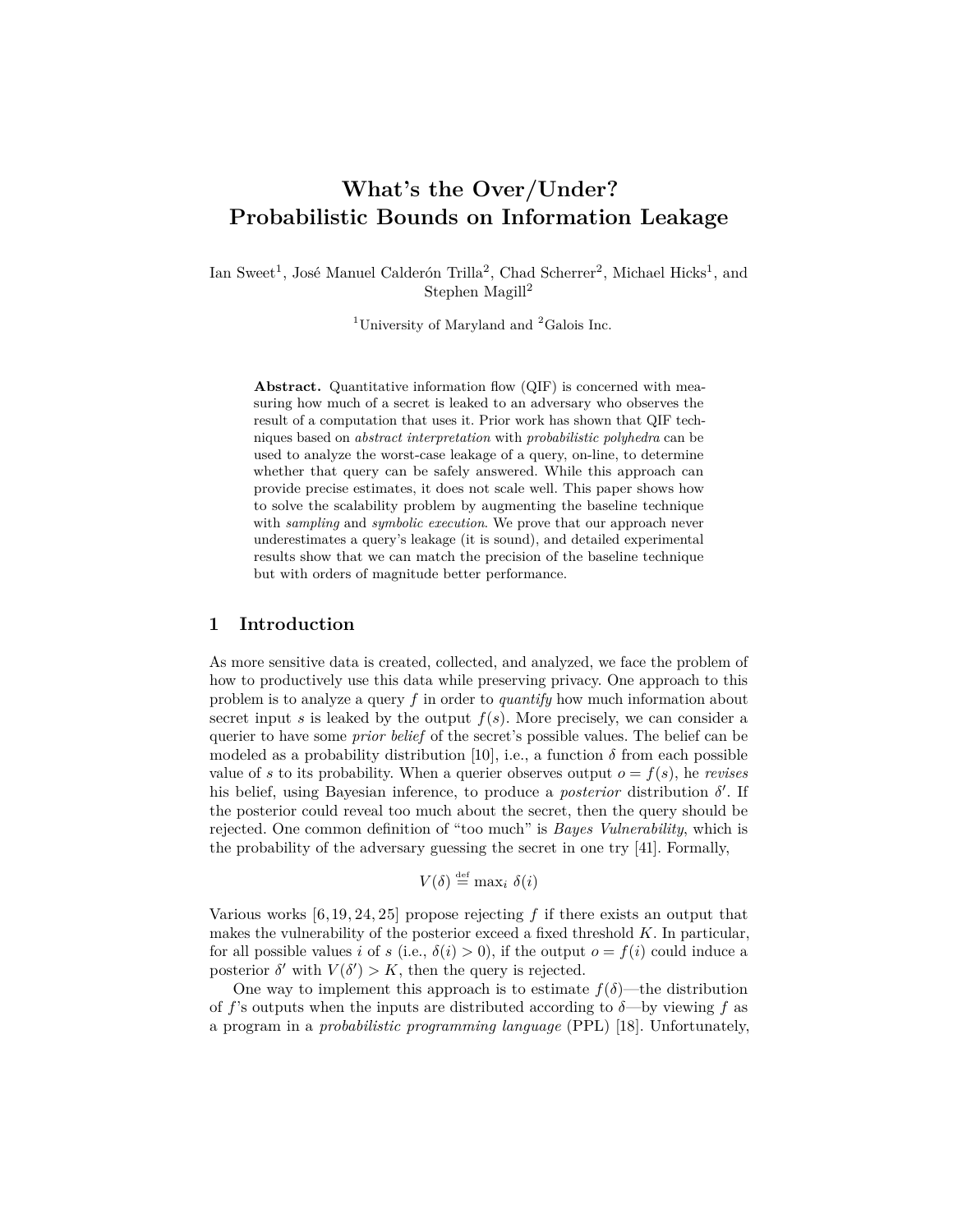as discussed in Section [9,](#page-18-0) most PPLs are approximate in a manner that could easily result in *underestimating* the vulnerability, leading to an unsafe security decision. Techniques designed specifically to quantify information leakage often assume only uniform priors, cannot compute vulnerability (favoring, for example, Shannon entropy), and/or cannot maintain assumed knowledge between queries.

Mardziel et al. [\[25\]](#page-21-2) propose a *sound* analysis technique based on abstract interpretation [\[12\]](#page-20-2). In particular, they estimate a program's probability distribution using an abstract domain called a *probabilistic polyhedron* (PP), which pairs a standard numeric abstract domain, such as *convex polyhedra* [\[13\]](#page-20-3), with some additional *ornaments*, which include lower and upper bounds on the size of the support of the distribution, and bounds on the probability of each possible secret value. Using PP can yield a precise, yet safe, estimate of the vulnerability, and allows the posterior PP (which is not necessarily uniform) to be used as a prior for the next query. Unfortunately, PPs can be very inefficient. Defining *intervals* [\[11\]](#page-20-4) as the PP's numeric domain can dramatically improve performance, but only with an unacceptable loss of precision.

In this paper we present a new approach that ensures a better balance of both precision and performance in vulnerability computation, augmenting PP with two new techniques. In both cases we begin by analyzing a query using the fast interval-based analysis. Our first technique is then to use *sampling* to augment the result. In particular, we execute the query using possible secret values *i* sampled from the posterior  $\delta'$  derived from a particular output  $o_i$ . If the analysis were perfectly accurate, executing  $f(i)$  would produce  $o_i$ . But since intervals are overapproximate, sometimes it will not. With many sampled outcomes, we can construct a Beta distribution to estimate the size of the support of the posterior, up to some level of confidence. We can use this estimate to boost the lower bound of the abstraction, and thus improve the precision of the estimated vulnerability.

Our second technique is of a similar flavor, but uses symbolic reasoning to magnify the impact of a successful sample. In particular, we execute a query result-consistent sample *concolically* [\[39\]](#page-22-1), thus maintaining a symbolic formula (called the *path condition*) that characterizes the set of variable valuations that would cause execution to follow the observed path. We then count the number of possible solutions and use the count to boost the lower bound of the support (with 100% confidence).

Sampling and concolic execution can be combined for even greater precision.

We have formalized and proved our techniques are sound (Sections [3](#page-6-0)[–6\)](#page-11-0) and implemented and evaluated them (Sections [7](#page-14-0) and [8\)](#page-14-1). Using a privacy-sensitive ship planning scenario (Section [2\)](#page-2-0) we find that our techniques provide similar precision to convex polyhedra while providing orders-of-magnitude better performance. More experiments are needed to see if the approach provides such benefits more generally. Our implementation freely available at [https://github.com/GaloisInc/](https://github.com/GaloisInc/TAMBA) [TAMBA.](https://github.com/GaloisInc/TAMBA)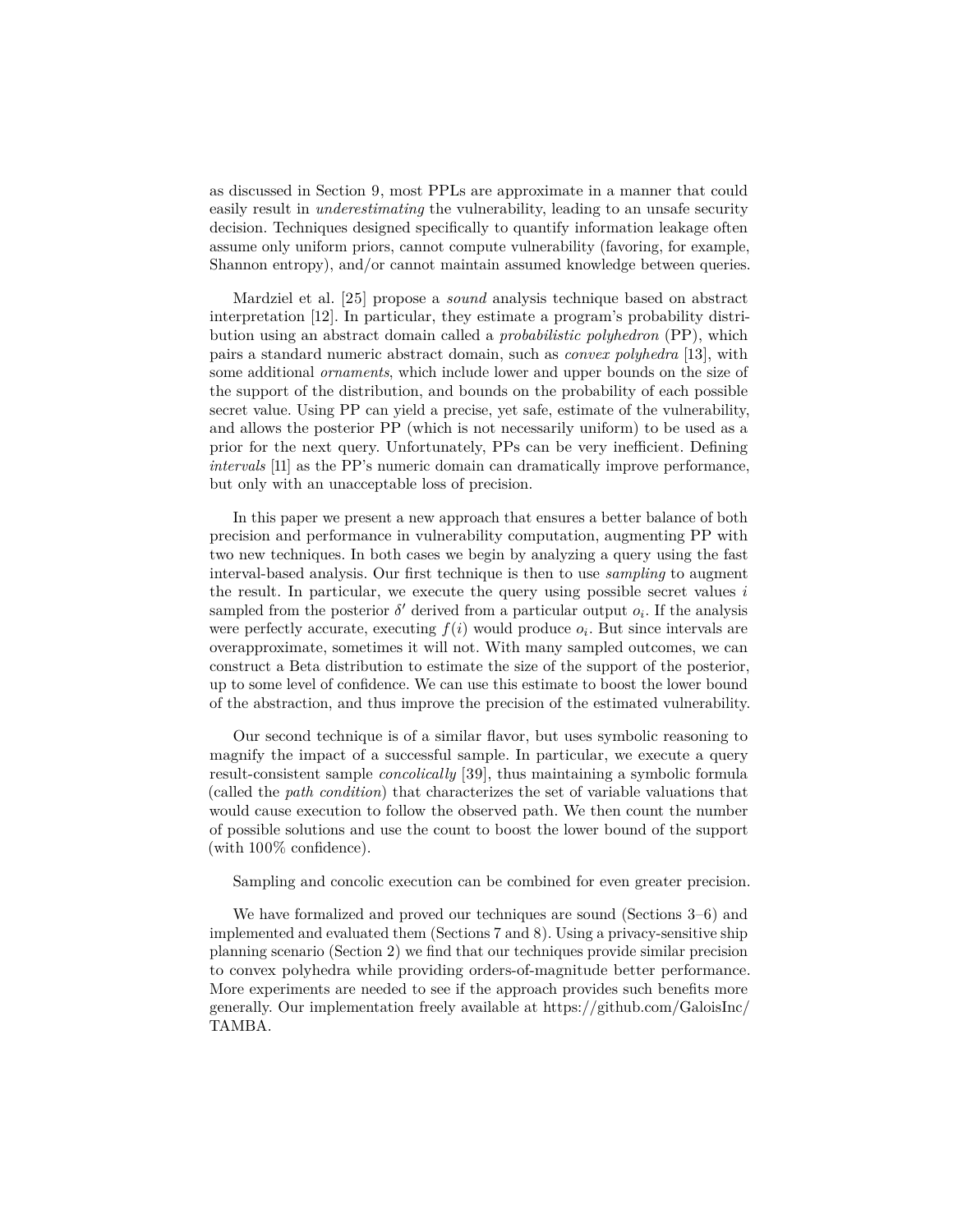<span id="page-2-1"></span>

| Field                       | Type Range     |                                          | Private? |
|-----------------------------|----------------|------------------------------------------|----------|
| ShipID                      | Integer $1-10$ |                                          | $\rm No$ |
| NationID   Integer $1-20$   |                |                                          | $\rm No$ |
| Capacity   Integer $0-1000$ |                |                                          | Yes      |
|                             |                | Latitude   Integer $-900,000 - 900,000$  | Yes      |
|                             |                | Longitude Integer $-1,800,000-1,800,000$ | Yes      |

**Fig. 1.** The data model used in the evacuation scenario.

## <span id="page-2-0"></span>**2 Overview**

To provide an overview of our approach, we will describe the application of our techniques to a scenario that involves a coalition of ships from various nations operating in a shared region. Suppose a natural disaster has impacted some islands in the region. Some number of individuals need to be evacuated from the islands, and it falls to a regional disaster response coordinator to determine how to accomplish this. While the coalition wants to collaborate to achieve these humanitarian aims, we assume that each nation also wants to protect their sensitive data—namely ship locations and capacity.

More formally, we assume the use of the data model shown in Figure [1,](#page-2-1) which considers a set of ships, their coalition affiliation, the evacuation capacity of the ship, and its position, given in terms of latitude and longitude.<sup>[1](#page-2-2)</sup> We sometimes refer to the latter two as a location *L*, with *L.x* as the longitude and *L.y* as the latitude. We will often index properties by ship ID, writing  $\text{Capacity}(z)$  for the capacity associated with ship ID  $z$ , or Location $(z)$  for the location.

The **evacuation problem** is defined as follows

Given a target location *L* and number of people to evacuate *N*, compute a set of nearby ships *S* such that  $\sum_{z \in S}$  Capacity $(z) \ge N$ .

Our goal is to solve this problem in a way that minimizes the vulnerability to the coordinator of private information, i.e., the ship locations and their exact capacity. We assume that this coordinator initially has no knowledge of the positions or capabilities of the ships other than that they fall within certain expected ranges.

If all members of the coalition share all of their data with the coordinator, then a solution is easy to compute, but it affords no privacy. Figure [2](#page-3-0) gives an algorithm the response coordinator can follow that does not require each member to share all of their data. Instead, it iteratively performs queries *AtLeast* and *Nearby*. These queries do not reveal precise values about ship locations or capacity, but rather admit ranges of possibilities. The algorithm works by maintaining upper and lower bounds on the capacity of each ship i in the array berths. Each ship's bounds are updated based on the results of queries about its capacity and location. These queries aim to be privacy preserving, doing a sort of binary search to narrow in on the capacity of each ship in the operating area. The procedure completes once is\_solution determines the minimum required capacity is reached.

<span id="page-2-2"></span><sup>1</sup> We give latitude and longitude values as integer representations of *decimal degrees* fixed to four decimal places; e.g., 14.3579 decimal degrees is encoded as 143579.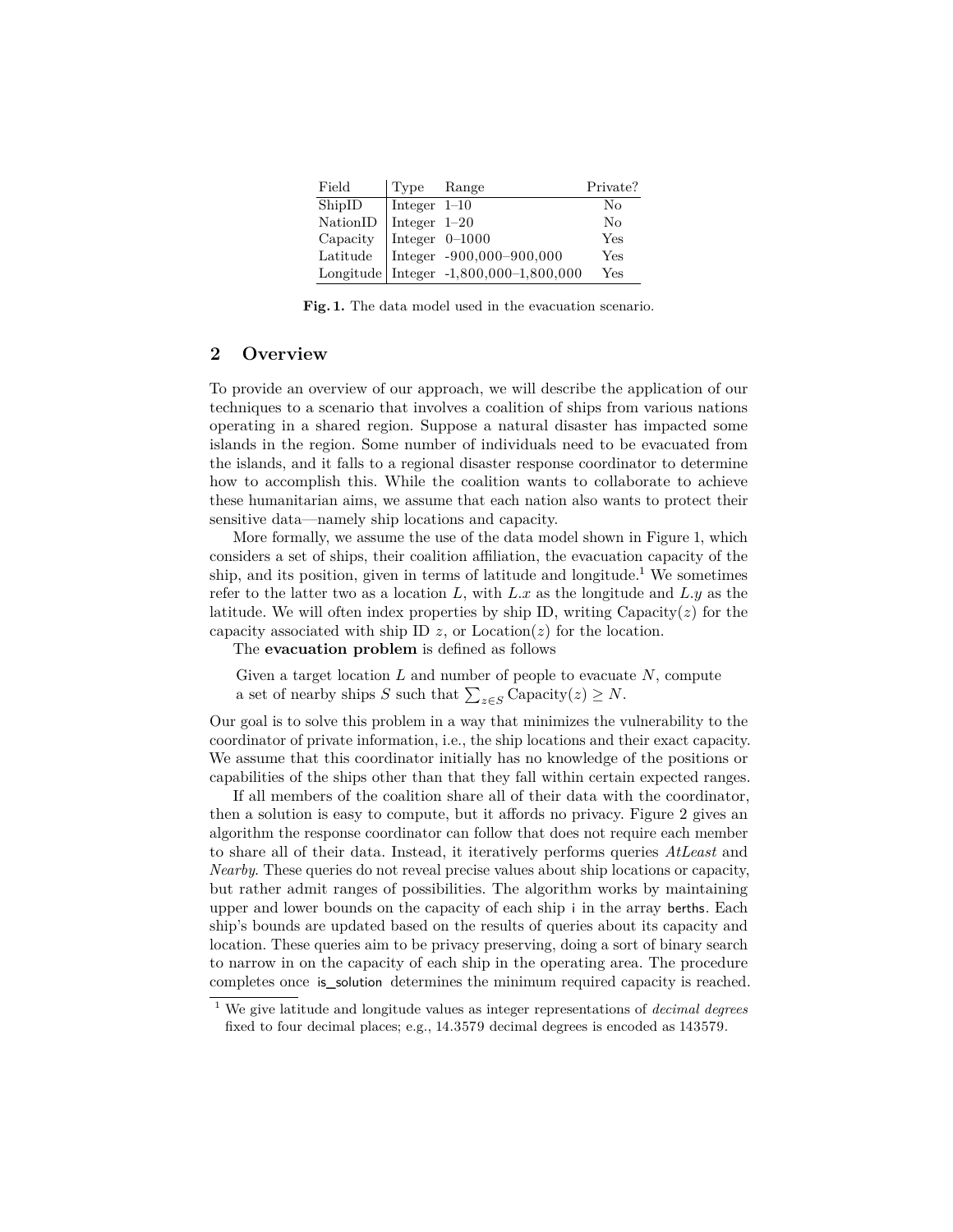```
(* S = #ships; N = #evacuees; L = island loc.; D = min. proximity to L *)let berths = Array.make S (0,1000)
      let is_solution () = sum (Array.map fst berths) \geq Nlet mid (x,y) = (x + y) / 2let AtLeast(z,b) = Capacity(z) \geq blet Nearby(z,l,d) = |Loc(z).x - Lx| + |Loc(z).y - Ly| \le dwhile true do
        for i = 0 to S do
          let ask = mid berths[i]
          let ok = AtLeast(i,ask) & & Nearby(i, L, D)
          if ok then berths[i] \leftarrow (ask, \text{snd } \text{berths}[i])else berths[i] ← (fst berths[i], ask)
          if is_solution () then return berths
        done
      done
```
**Fig. 2.** Algorithm to solve the evacuation problem for a single island.

#### **2.1 Computing vulnerability with abstract interpretation**

Using this procedure, what is revealed about the private variables (location and capacity)? Consider a single  $Nearby(z, l, d)$  query. At the start, the coordinator is assumed to know only that *z* is somewhere within the operating region. If the query returns true, the coordinator now knows that *s* is within *d* units of *l* (using Manhattan distance). This makes *Location*(*z*) more vulnerable because the adversary has less uncertainty about it.

Mardziel et al. [\[25\]](#page-21-2) proposed a static analysis for analyzing queries such as *Nearby* $(z, l, d)$  to estimate the worst-case vulnerability of private data. If the worst-case vulnerability is too great, the query can be rejected. A key element of their approach is to perform abstract interpretation over the query using an abstract domain called a *probabilistic polyhedron*. An element *P* of this domain represents the set of possible distributions over the query's state. This state includes both the hidden secrets and the visible query results. The abstract interpretation is sound in the sense that the true distribution  $\delta$  is contained in the set of distributions represented by the computed probabilistic polyhedron *P*.

A probabilistic polyhedron *P* is a tuple comprising a *shape* and three *ornaments*. The shape *C* is an element of a standard numeric domain—e.g., intervals [\[11\]](#page-20-4), octagons [\[29\]](#page-21-4), or convex polyhedra [\[13\]](#page-20-3)—which overapproximates the set of possible values in the support of the distribution. The ornaments  $p \in [0, 1], m \in \mathbb{R}$ , and  $s \in \mathbb{Z}$  are pairs which store upper and lower bounds on the probability per point, the total mass, and number of support points in the distribution, respectively. (Distributions represented by *P* are not necessarily normalized, so the mass *m* is not always 1.)

Figure [3\(](#page-5-0)a) gives an example probabilistic polyhedron that represents the posterior of a *Nearby* query that returns true. In particular, if  $Nearby(z, L_1, D)$ is true then  $Location(z)$  is somewhere within the depicted diamond around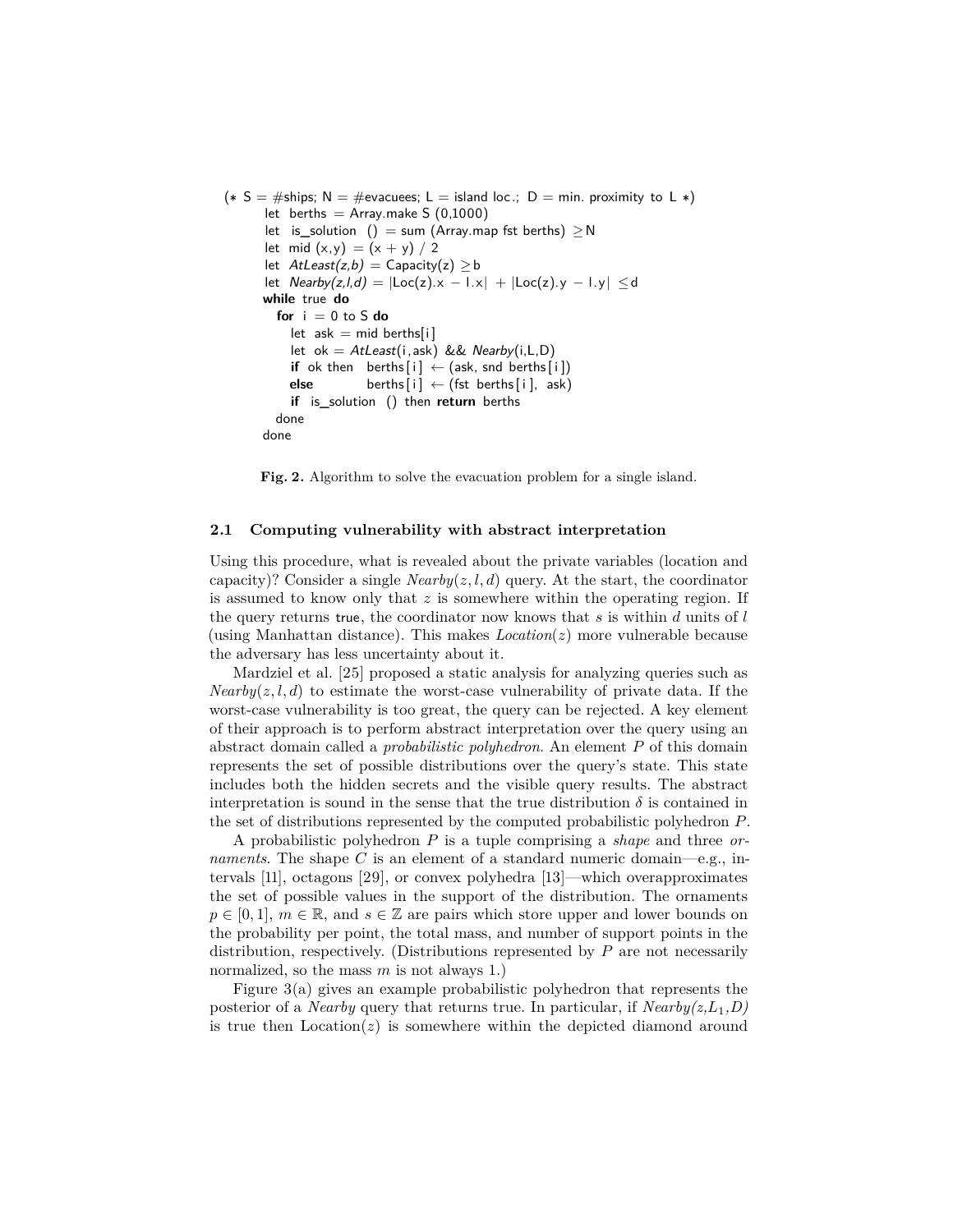*L*1. Using convex polyhedra or octagons for the shape domain would permit representing this diamond exactly; using intervals would overapproximate it as the depicted 9x9 bounding box. The ornaments would be the same in any case: the size *s* of the support is 41 possible  $(x,y)$  points, the probability *p* per point is 0.01, and the total mass is 0.41, i.e.,  $p \cdot s$ . In general, each ornament is a pair of a lower and upper bound (e.g., *s*min and *s*max), and *m* might be a more accurate estimate than  $p \cdot s$ . In this case shown in the figure, the bounds are tight.

Mardziel et al's procedure works by computing the posterior *P* for each possible query output *o*, and from that posterior determining the vulnerability. This is easy to do. The upper bound  $p_{\text{max}}$  of  $p$  maximizes the probability of any given point. Dividing this by the *lower bound*  $m_{\text{min}}$  of the probability mass  $m$ normalizes this probability for the worst case. For  $P$  shown in Figure [3\(](#page-5-0)a), the bounds of p and m are tight, so the vulnerability is simply  $0.01/0.41 = 0.024$ .

#### <span id="page-4-0"></span>**2.2 Improving precision with sampling and concolic execution**

In Figure [3\(](#page-5-0)a), the parameters *s*, *p*, and *m* are precise. However, as additional operations are performed, these quantities can accumulate imprecision. For example, suppose we are using intervals for the shape domain, and we wish to analyze the query  $Nearby(z, L_1, 4) \vee Nearby(z, L_2, 4)$  (for some nearby point *L*2). The result is produced by analyzing the two queries separately and then combining them with an *abstract join*; this is shown in the top row of Figure [3\(](#page-5-0)b). Unfortunately, the result is very imprecise. The bottom row of Figure [3\(](#page-5-0)b) illustrates the result we would get by using convex polyhedra as our shape domain. When using intervals (top row), the vulnerability is estimated as 0.036, whereas the precise answer (bottom row) is actually 0.026. Unfortunately, obtaining this precise answer is far more expensive than obtaining the imprecise one.

This paper presents two techniques that can allow us to use the less precise interval domain but then *recover* lost precision in a relatively cheap post-processing step. The effect of our techniques is shown in the middle-right of Figure  $3(b)$  $3(b)$ . Both techniques aim to obtain better lower bounds for *s*. This allows us to update lower bounds on the probability mass  $m$  since  $m_{\text{min}}$  is at least  $s_{\text{min}} \cdot p_{\text{min}}$  (each point has at least probability  $p_{\min}$  and there are at least  $s_{\min}$  of them). A larger *m* means a smaller vulnerability.

The first technique we explore is *sampling*, depicted to the right of the arrow in Figure [3\(](#page-5-0)b). Sampling chooses random points and evaluates the query on them to determine whether they are in the support of the posterior distribution for a particular query result. By tracking the ratio of points that produce the expected output, we can produce an estimate of *s*, whose confidence increases as we include more samples. This approach is depicted in the figure, where we conclude that  $s \in [72, 81]$  and  $m \in [0.72, 1.62]$  with 90% confidence after taking 1000 samples, improving our vulnerability estimate to  $V \leq \frac{0.02}{0.72} = 0.028$ .

The second technique we explore is the use of *concolic execution* to derive a *path condition*, which is a formula over secret values that is consistent with a query result. By performing *model counting* to estimate the number of solutions to this formula, which are an underapproximation of the true size of the distribution, we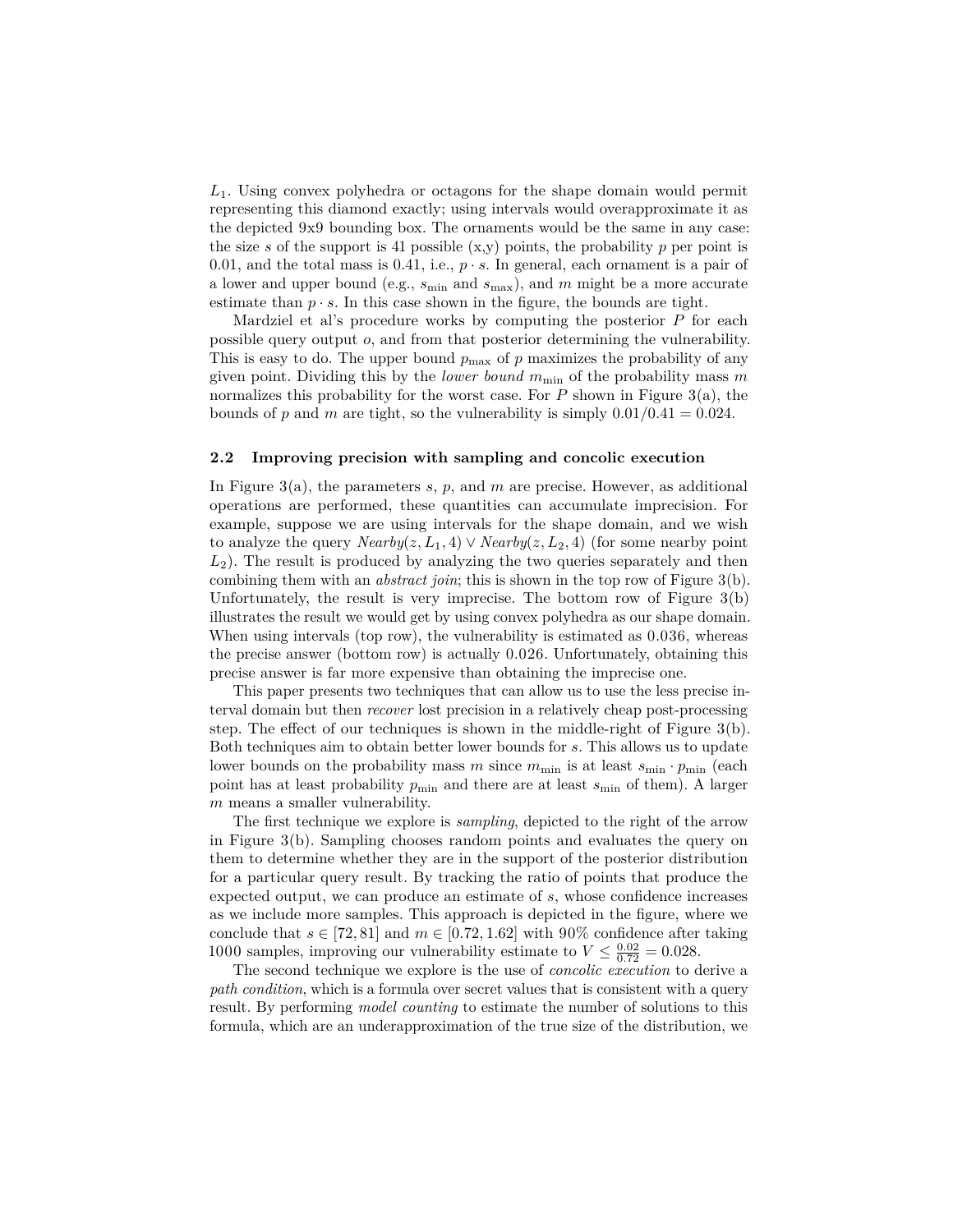<span id="page-5-0"></span>

Upper bound on max probability  $p_{max}$  /  $m_{min}$  = 0.01 / 0.41 = 0.024

(a) Probabilistic polyhedra



(b) Improving precision with sampling and underapproximation (concolic execution)

**Fig. 3.** Computing vulnerability (max probability) using abstract interpretation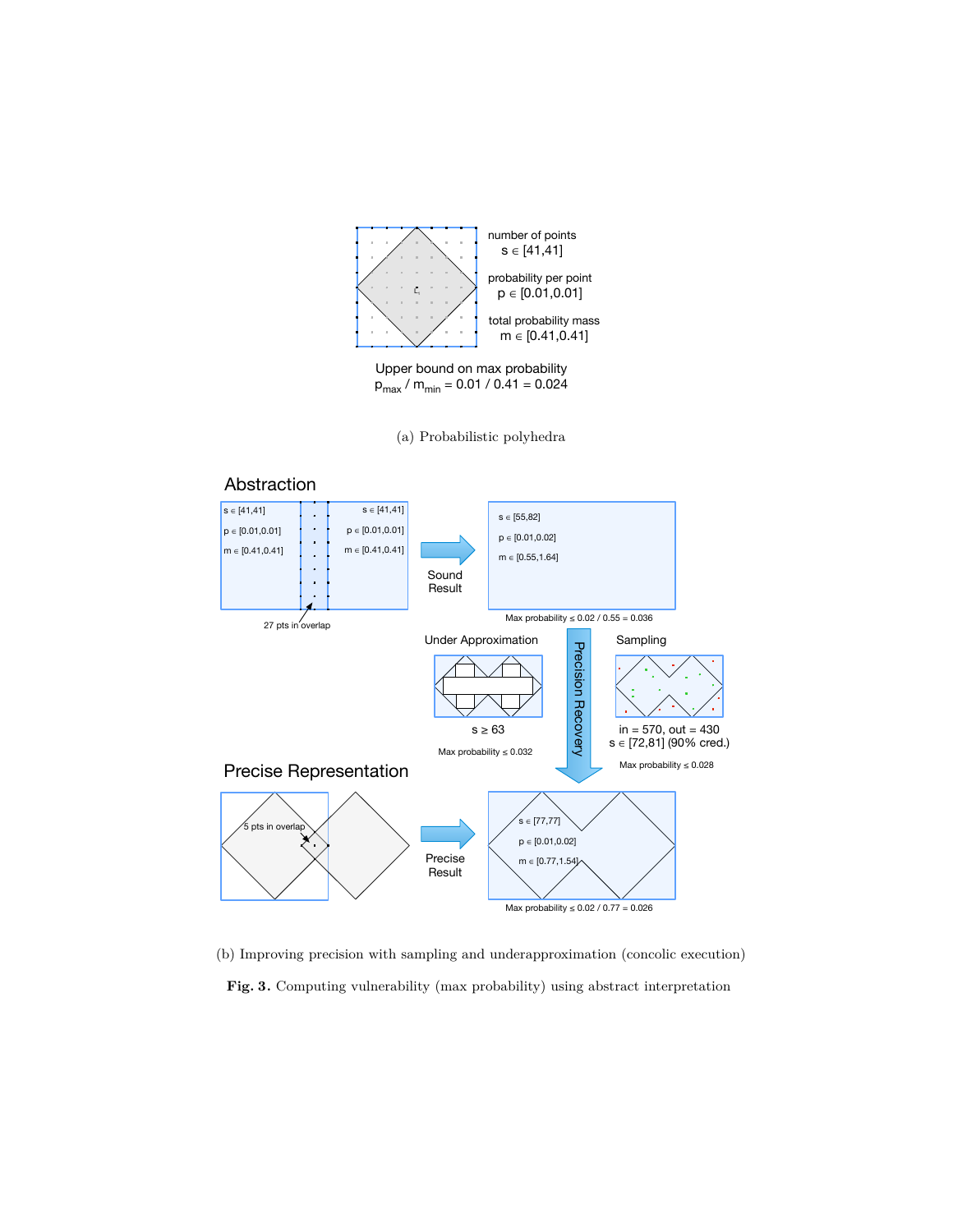```
Variables x ∈ Var
Integers n \in \mathbb{Z}Rationals q \in \mathbb{Q}States \qquad \sigma \qquad \in \textbf{State} \stackrel{\text{def}}{=} \textbf{Var} \rightarrow \mathbb{Z}Distributions δ
                                \in Dist \stackrel{\text{def}}{=} State \rightarrow \mathbb{R}_{0}Arith.ops \qquad aop \; ::= + \; | \times | -Rel.ops relop ::= \leq | < | = | \neq | \cdotsArith.exps E ::= x | n | E_1 aop E_2<br>Bool.exps B ::= E_1 relop E_2 | B_1B \therefore iE<sub>1</sub> relop E<sub>2</sub> | B<sub>1</sub> ∧ B<sub>2</sub> | B<sub>1</sub> ∨ B<sub>2</sub> | ¬B
Statements S ::= \textsf{skip} \mid x := E \mid S_1 ; S_2 \mid \textsf{while } B \textsf{ do } S \midif B then S_1 else S_2 | pif q then S_1 else S_2
```
**Fig. 4.** Core language syntax

can safely boost the lower bound of *s*. This approach is depicted to the left of the arrow in Figure [3\(](#page-5-0)b). The depicted shapes represent discovered path condition's disjuncts, whose size sums to 63. This is a better lower bound on *s* and improves the vulnerability estimate to 0.032.

These techniques can be used together to further increase precision. In particular, we can first perform concolic execution, and then sample from the area not covered by this underapproximation. Importantly, Section [8](#page-14-1) shows that using our techniques with the interval-based analysis yields an orders of magnitude performance improvement over using polyhedra-based analysis alone, while achieving similar levels of precision, with high confidence.

## <span id="page-6-0"></span>**3 Preliminaries: Syntax and Semantics**

This section presents the core language—syntax and semantics—in which we formalize our approach to computing vulnerability. We also review *probabilistic polyhedra* [\[25\]](#page-21-2), which is the baseline analysis technique that we augment.

## **3.1 Core Language and Semantics**

The programming language we use for queries is given in Figure [4.](#page-6-1) The language is essentially standard, apart from pif  $q$  then  $S_1$  else  $S_2$ , which implements probabilistic choice:  $S_1$  is executed with probability  $q$ , and  $S_2$  with probability 1 − *q*. We limit the form of expressions *E* so that they can be approximated by standard numeric abstract domains such as convex polyhedra [\[13\]](#page-20-3). Such domains require linear forms; e.g., there is no division operator and multiplication of two variables is disallowed.[2](#page-6-2)

We define the semantics of a program in terms of its effect on (discrete) distributions of states. States  $\sigma$  are partial maps from variables to integers; we

<span id="page-6-2"></span><sup>2</sup> Relaxing such limitations is possible—e.g., polynominal inequalities can be approximated using convex polyhedra [\[5\]](#page-20-5)—but doing so precisely and scalably is a challenge.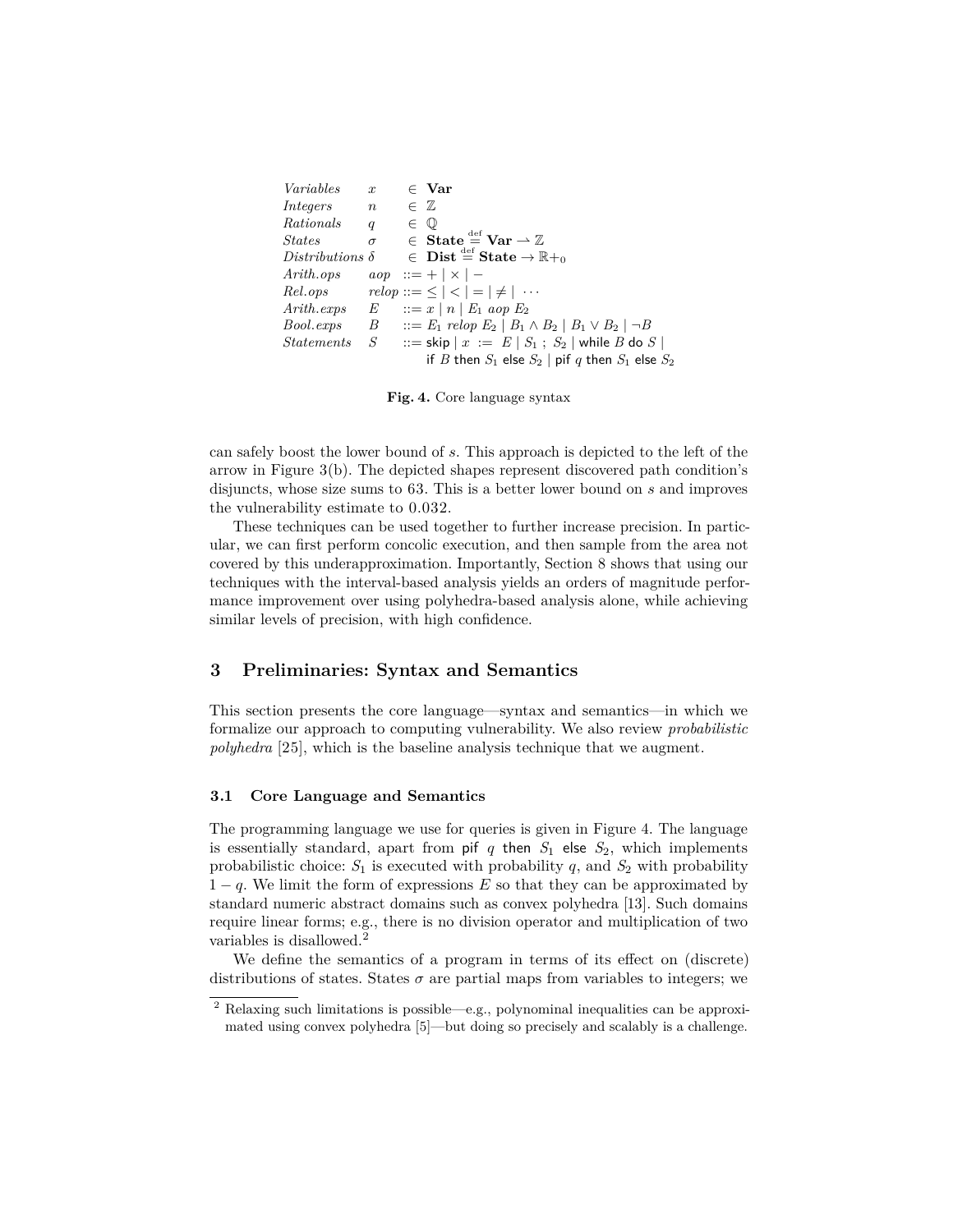write  $domain(\sigma)$  for the set of variables over which  $\sigma$  is defined. Distributions  $\delta$ are maps from states to nonnegative real numbers, interpreted as probabilities (in range [0*,* 1]). The denotational semantics considers a program as a relation between distributions. In particular, the semantics of statement *S*, written  $\llbracket S \rrbracket$ , is a function of the form **Dist**  $\rightarrow$  **Dist**; we write  $\llbracket S \rrbracket \delta = \delta'$  to say that the semantics of *S* maps input distribution  $\delta$  to output distribution  $\delta'$ . Distributions are not necessarily normalized; we write  $\|\delta\|$  as the probability mass of  $\delta$  (which is between 0 and 1). We write  $\dot{\sigma}$  to denote the point distribution that gives  $\sigma$ probability 1, and all other states 0.

The semantics is standard and not crucial in order to understand our techniques. In Appendix [B](#page-23-0) we provide the semantics in full. See Clarkson et al. [\[10\]](#page-20-0) or Mardziel et al [\[25\]](#page-21-2) for detailed explanations.

#### **3.2 Probabilistic polyhedra**

To compute vulnerability for a program *S* we must compute (an approximation of) its output distribution. One way to do that would be to use sampling: Choose states  $\sigma$  at random from the input distribution  $\delta$ , "run" the program using that input state, and collect the frequencies of output states  $\sigma'$  into a distribution  $\delta'$ . While using sampling in this manner is simple and appealing, it could be both expensive and imprecise. In particular, depending on the size of the input and output space, it may take many samples to arrive at a proper approximation of the output distribution.

*Probabilistic polyhedra* [\[25\]](#page-21-2) can address both problems. This abstract domain combines a standard domain *C* for representing numeric program states with additional *ornaments* that all together can safely represent *S*'s output distribution.

Probabilistic polyhedra work for any numeric domain; in this paper we use both convex polyhedra [\[13\]](#page-20-3) and intervals [\[11\]](#page-20-4). For concreteness, we present the defintion using convex polyhedra. We use the meta-variables  $\beta$ ,  $\beta_1$ ,  $\beta_2$ , etc. to denote linear inequalities.

**Definition 1.** *A* convex polyhedron  $C = (B, V)$  *is a set of linear inequalities*  $B = \{\beta_1, \ldots, \beta_m\}$ *, interpreted conjunctively, over variables V. We write*  $\mathbb{C}$  *for the set of all convex polyhedra. A polyhedron C represents a set of states, denoted γ*<sub>C</sub>(*C*)*, as follows, where*  $σ$   $\models$  *β indicates that the state*  $σ$  *satisfies the inequality β.*

 $\gamma_{\mathbb{C}}((B, V)) \stackrel{\text{def}}{=} {\sigma : domain(\sigma) = V, \forall \beta \in B, \sigma \models \beta}$ 

*Naturally we require that*  $domain({\beta_1, ..., \beta_n}) \subseteq V$ *; <i>i.e.*, *V mentions all variables in the inequalities. Let domain* $((B, V)) = V$ .

Probabilistic polyhedra extend this standard representation of sets of program states to sets of *distributions* over program states.

**Definition 2.** *A* probabilistic polyhedron *P is a tuple*  $(C, s^{\min}, s^{\max}, p^{\min}, q^{\min})$ p<sup>max</sup>, m<sup>min</sup>, m<sup>max</sup>). We write P for the set of probabilistic polyhedra. The quantities s<sup>min</sup> and s<sup>max</sup> are lower and upper bounds on the number of support points in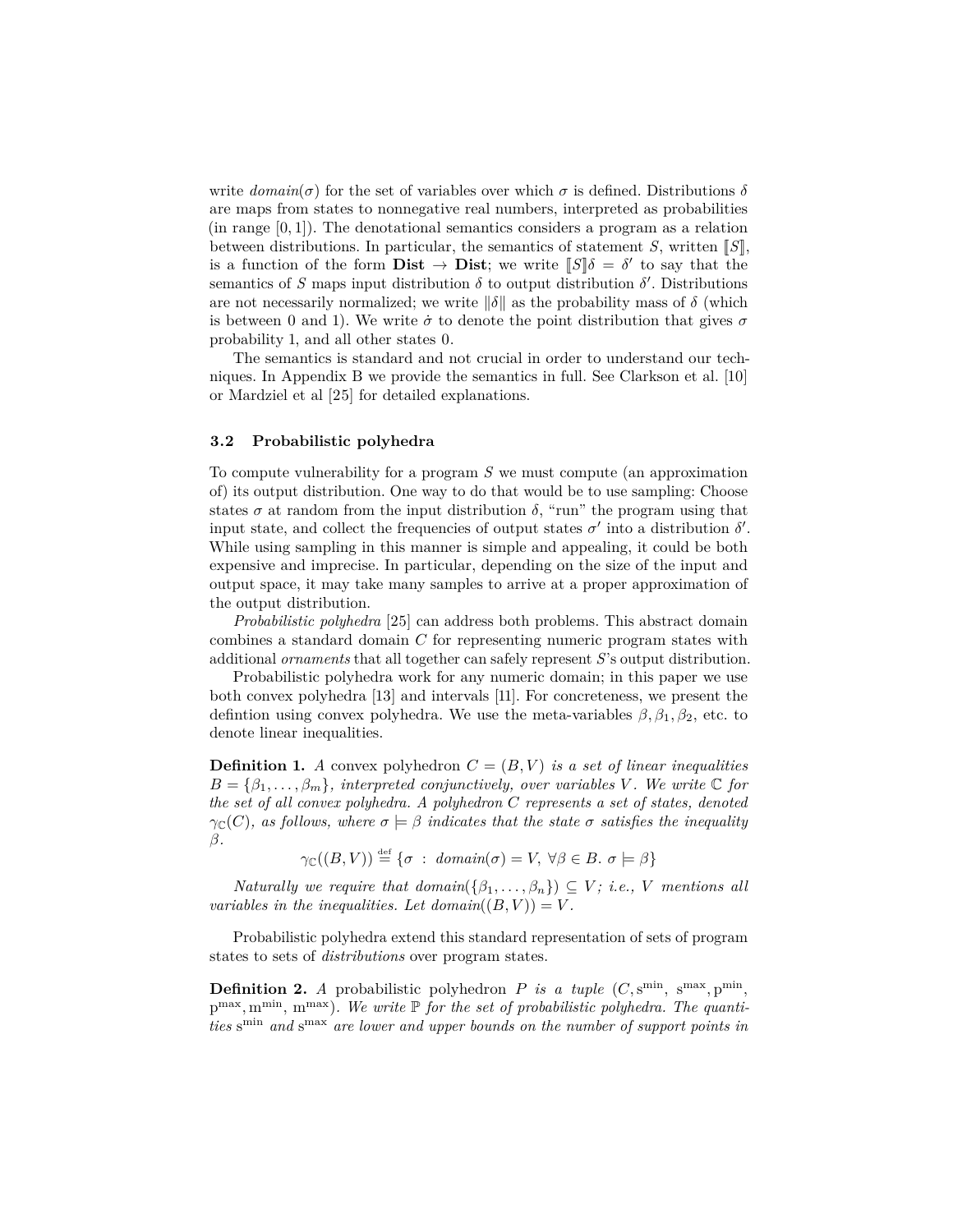*the concrete distribution(s) P represents. A support point of a distribution is one* which has non-zero probability. The quantities  $p^{min}$  and  $p^{max}$  are lower and upper *bounds on the probability mass per support point. The* m<sup>min</sup> and m<sup>max</sup> *components give bounds on the total probability mass (i.e., the sum of the probabilities of all support points). Thus P represents the* set *of distributions*  $\gamma_{\mathbb{P}}(P)$  *defined below.* 

$$
\gamma_{\mathbb{P}}(P) \stackrel{\text{def}}{=} \{ \delta : \text{ support}(\delta) \subseteq \gamma_{\mathbb{C}}(C) \land \n\mathbf{s}^{\min} \le |\text{support}(\delta)| \le \mathbf{s}^{\max} \land \n\mathbf{m}^{\min} \le ||\delta|| \le \mathbf{m}^{\max} \land \n\forall \sigma \in \text{support}(\delta). \mathbf{p}^{\min} \le \delta(\sigma) \le \mathbf{p}^{\max} \}
$$

We will write  $domain(P) \stackrel{\text{def}}{=} domain(C)$  to denote the set of variables used in *the probabilistic polyhedron.*

Note the set  $\gamma_{\mathbb{P}}(P)$  is a singleton exactly when  $s^{\min} = s^{\max} = \#(C)$  and  $p^{\min} = p^{\max}$ , and  $m^{\min} = m^{\max}$ , where  $\#(C)$  denotes the number of discrete points in convex polyhedron *C*. In such a case  $\gamma_{\mathbb{P}}(P)$  contains only the uniform distribution where each state in  $\gamma_{\mathbb{C}}(C)$  has probability p<sup>min</sup>. In general, however, the concretization of a probabilistic polyhedron will have an infinite number of distributions, with per-point probabilities varied somewhere in the range  $p^{\min}$  and p max. Distributions represented by a probabilistic polyhedron are not necessarily normalized. In general, there is a relationship between  $p^{min}$ ,  $s^{min}$ , and  $m^{min}$ , in that  $m^{min} \geq p^{min} \cdot s^{min}$  (and  $m^{max} \leq p^{max} \cdot s^{max}$ ), and the combination of the three can yield more information than any two in isolation.

The *abstract semantics* of *S* is written  $\langle\langle S \rangle\rangle$  *P* = *P*<sup>'</sup>, and indicates that abstractly interpreting *S* where the distribution of input states are approximated by *P* will produce *P'*, which approximates the distribution of output states. Following standard abstract interpretation terminology,  $\beta$ Dist (sets of distributions) is the *concrete domain*,  $\mathbb P$  is the *abstract domain*, and  $\gamma_{\mathbb P} : \mathbb P \to \mathscr P$ **Dist** is the *concretization function* for P. We do not present the abstract semantics here; details can be found in Mardziel et al. [\[25\]](#page-21-2). Importantly, this abstract semantics is sound:

**Theorem 1 (Soundness).** For all *S*,  $P_1$ ,  $P_2$ ,  $\delta_1$ ,  $\delta_2$ , if  $\delta_1 \in \gamma_P(P_1)$  and  $\langle\langle S \rangle\rangle P_1 =$ *P*<sub>2</sub>*, then*  $\llbracket S \rrbracket \delta_1 = \delta_2$  *with*  $\delta_2 \in \gamma_{\mathbb{P}}(P_2)$ *.* 

*Proof.* See Theorem 6 in Mardziel et. al [\[25\]](#page-21-2).

Consider the example from Section [2.2.](#page-4-0) We assume the adversary has no prior information about the location of ship  $s$ . So,  $\delta_1$  above is simply the uniform distribution over all possible locations. The statement *S* is the query issued by the adversary,  $Nearby(z, L_1, 4) \vee Nearby(z, L_2, 4)$ .<sup>[3](#page-8-0)</sup> If we assume that the result of the query is true then the adversary learns that the location of *s* is within (Manhattan) distance 4 of  $L_1$  or  $L_2$ . This posterior belief  $(\delta_2)$  is represented

<span id="page-8-0"></span><sup>3</sup> Appendix [A](#page-22-2) shows the code, which computes Manhattan distance between *s* and *L*<sup>1</sup> and *L*<sup>2</sup> and then sets an output variable if either distance is within four units.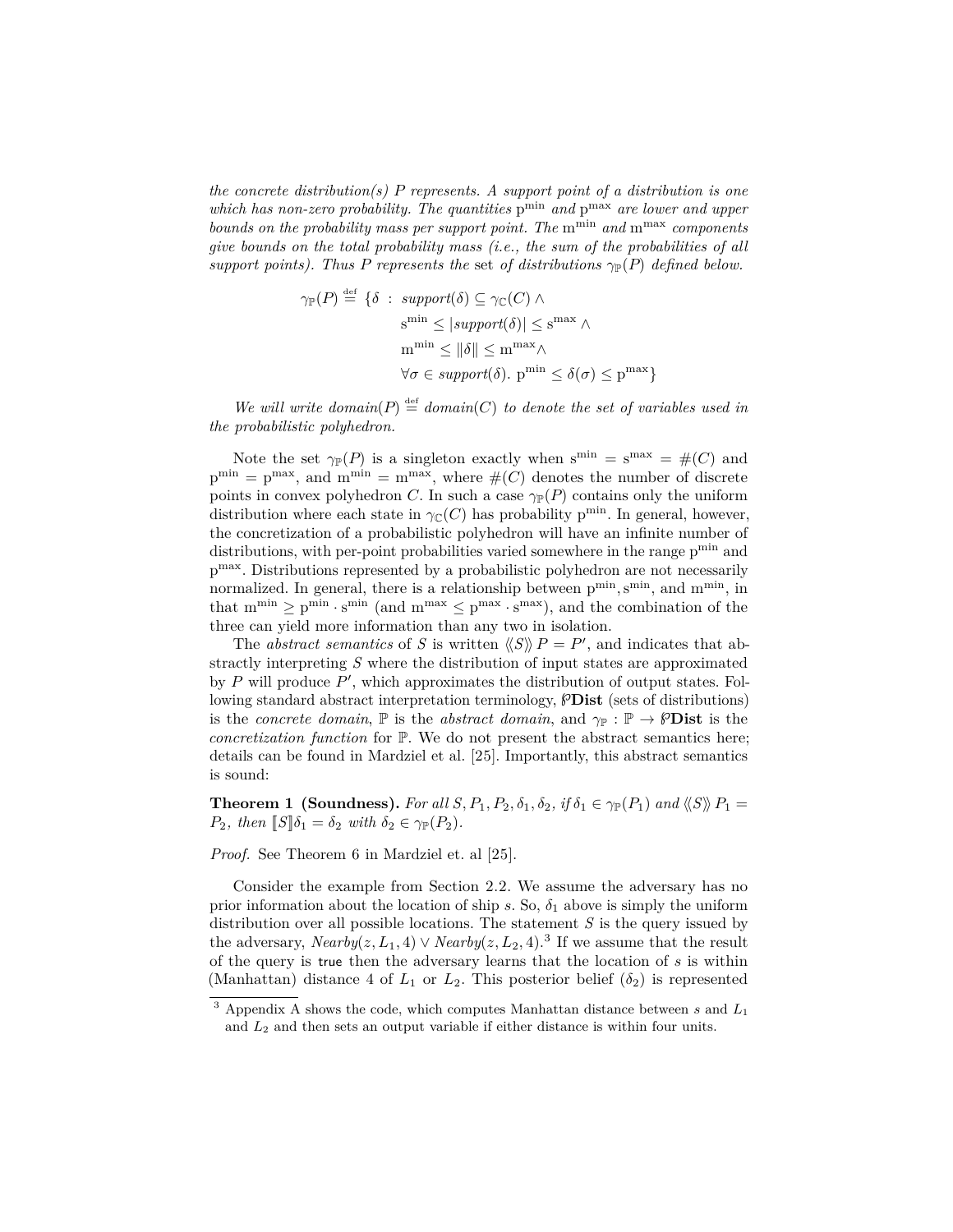by the overlapping diamonds on the bottom-right of Figure [3\(](#page-5-0)b). The abstract interpretation produces a sound (interval) overapproximation (*P*2) of the posterior belief. This is modeled by the rectangle which surrounds the overlapping diamonds. This rectangle is the "join" of two overlapping boxes, which each correspond to one of the *Nearby* calls in the disjuncts of *S*.

## <span id="page-9-2"></span>**4 Computing Vulnerability: Basic procedure**

The key goal of this paper is to quantify the risk to secret information of running a query over that information. This section explains the basic approach by which we can use probabilistic polyhedra to compute *vulnerability*, i.e., the probability of the most probable point of the posterior distribution. Improvements on this basic approach are given in the next two sections.

Our convention will be to use  $C_1$ ,  $s_1^{\min}$ ,  $s_1^{\max}$ , etc. for the components associated with probabilistic polyhedron  $P_1$ . In the program  $S$  of interest, we assume that secret variables are in the set *T*, so input states are written  $\sigma_T$ , and we assume there is a single output variable *r*. We assume that the adversary's initial uncertainty about the possible values of the secrets *T* is captured by the probabilistic polyhedron  $P_0$  (such that  $domain(P_0) \supseteq T)$ .

Computing vulnerability occurs according to the following procedure.

- 1. Perform abstract interpretation:  $\langle\langle S \rangle\rangle P_0 = P$
- 2. Given a concrete output value of interest, *o*, perform abstract conditioning to define  $P_{r=o} \stackrel{\text{def}}{=} (P \wedge r = o).$ <sup>[4](#page-9-0)</sup>

The vulnerability  $V$  is the probability of the most likely state(s). When a probabilistic polyhedron represents one or more true distributions (i.e., the probabilities all sum to 1), the most probable state's probability is bounded by  $p^{max}$ . However, the abstract semantics does not always normalize the probabilistic polyhedron as it computes, so we need to scale  $p^{max}$  according to the total probability mass. To ensure that our estimate is on the safe side, we scale  $p^{\max}$  using the *minimum* probability mass:  $V = \frac{p^{max}}{m^{min}}$ . In Figure [3\(](#page-5-0)b), the sound approximation in the top-right has  $V \leq \frac{0.02}{0.025} = 0.036$  and the most precise approximation in the bottom-right has  $V \leq \frac{0.02}{0.77} = 0.026$ .

## <span id="page-9-1"></span>**5 Improving precision with sampling**

We can improve the precision of the basic procedure using sampling. First we introduce some notational convenience:

> $P_T \stackrel{\text{def}}{=} P \wedge (r = o) \downharpoonright T$  $P_{T+} \stackrel{\text{def}}{=} P_T$  revised polyhedron with confidence  $\omega$

<span id="page-9-0"></span> $\overline{A}$ <sup>4</sup> We write  $P \wedge B$  and not  $P | B$  because  $P$  need not be normalized.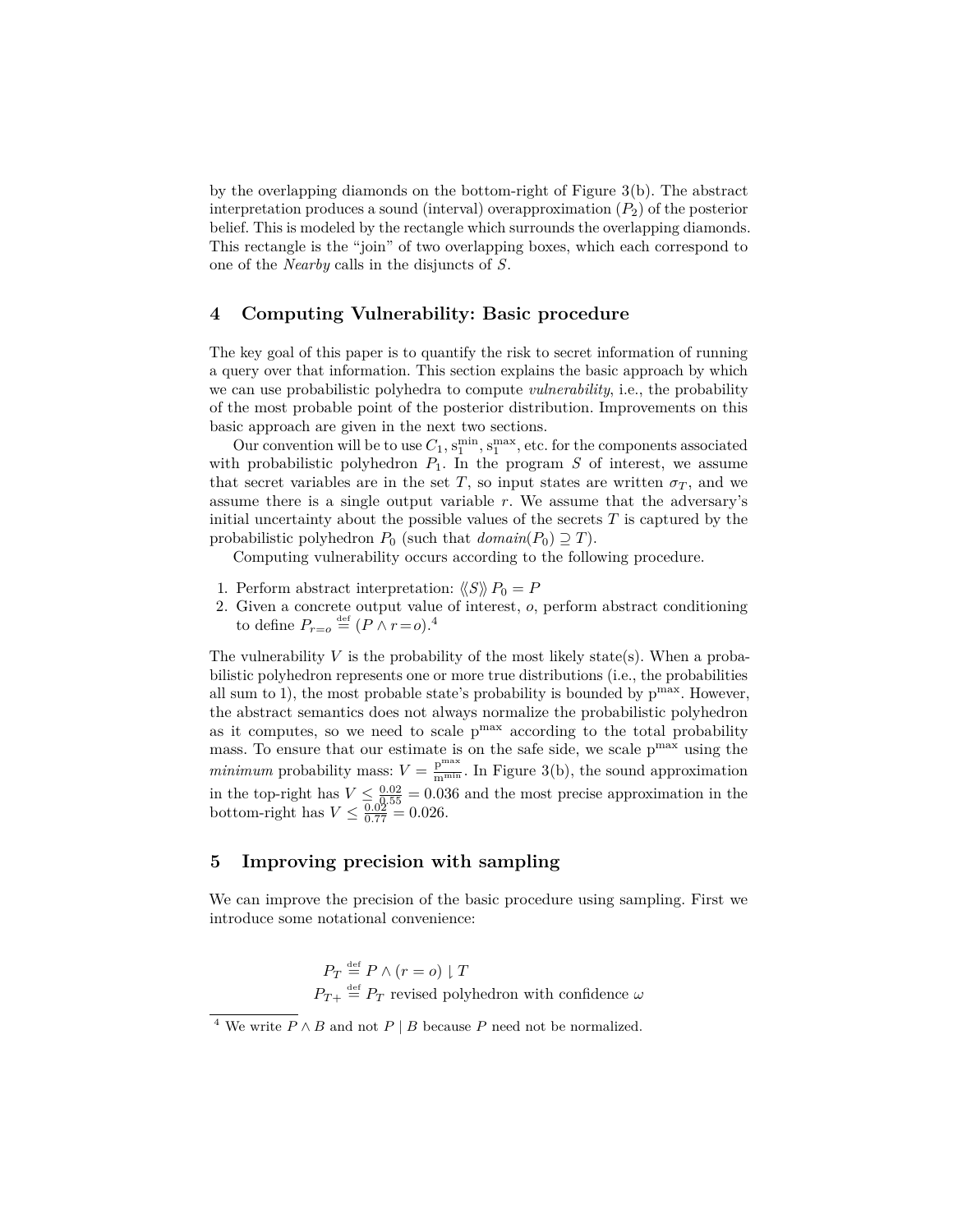*P<sup>T</sup>* is equivalent to step 2, above, but projected onto the set of secret variables *T*.  $P_{T+}$  is the improved (via sampling) polyhedron.

After computing  $P_T$  with the basic procedure from the previous section we take the following additional steps:

- 1. Set counters  $\alpha$  and  $\beta$  to zero.
- <span id="page-10-0"></span>2. Do the following *N* times (for some *N*, see below):
	- (a) Randomly select an input state  $\sigma_T \in \gamma_{\mathbb{C}}(C_T)$ .
	- (b) "Run" the program by computing  $\llbracket S \rrbracket \dot{\sigma}_T = \delta$ . If there exists  $\sigma \in$ *support*(*δ*) with  $σ(r) = ρ$  then increment *α*, else increment *β*.
- 3. We can interpret  $\alpha$  and  $\beta$  as the parameters of a Beta distribution of the likelihood that an arbitrary state in  $\gamma_{\mathbb{C}}(C_T)$  is in the support of the true distribution. From these parameters we can compute the *credible interval*  $[p_L, p_U]$  within which is contained the true likelihood, with confidence  $\omega$ (where  $0 \leq \omega \leq 1$ ). A credible interval is essentially a Bayesian analogue of a confidence interval and can be computed from the cumulative distribution function (CDF) of the Beta distribution (the 99% credible interval is the interval  $[a, b]$  such that the CDF at  $a$  has value 0.005 and the CDF at  $b$  has value 0.995). In general, obtaining a higher confidence or a narrower interval will require a higher *N*. Let result  $P_{T+} = P_T$  except that  $s_{T+}^{\min} = p_L \cdot \#(C_T)$ and  $s_{T+}^{\max} = p_U \cdot #(C_T)$  (assuming these improve on  $s_T^{\min}$  and  $s_T^{\max}$ ). We can then propagate these improvements to  $\lim_{m \to \infty} \frac{1}{m} \max_{m \geq 0} \frac{1}{m}$  by defining  $m_{T+}^{\min} = p_T^{\min} \cdot s_{T+}^{\min}$  and  $m_{T+}^{\max} = p_T^{\max} \cdot s_{T+}^{\max}$ . Note that if  $m_T^{\min} > m_{T+}^{\min}$  we leave it unchanged, and do likewise if  $m_T^{max} < m_{T+}^{max}$ .

At this point we can compute the vulnerability as in the basic procedure, but using  $P_{T+}$  instead of  $P_T$ .

Consider the example of Section [2.2.](#page-4-0) In Figure [3\(](#page-5-0)b), we draw samples from the rectangle in the top-right. This rectangle overapproximates the set of locations where *s* might be, given that the query returned true. We sample locations from this rectangle and run the query on each sample. The green (red) dots indicate true (false) results, which are added to  $\alpha$  ( $\beta$ ). After sampling  $N = 1000$ locations, we have  $\alpha = 570$  and  $\beta = 430$ . Choosing  $\omega = .9$  (90%), we compute the credible interval [0.53, 0.60]. With  $#(C_T) = 135$ , we compute  $[s_{T+}^{\min}, s_{T+}^{\max}]$  as  $[0.53 \cdot 135, 0.60 \cdot 135] = [72, 81].$ 

There are several things to notice about this procedure. First, observe that in step [2b](#page-10-0) we "run" the program using the point distribution  $\dot{\sigma}$  as an input; in the case that *S* is deterministic (has no pif statements) the output distribution will also be a point distribution. However, for programs with pif statements there are multiple possible outputs depending on which branch is taken by a pif. We consider all of these outputs so that we can confidently determine whether the input state  $\sigma$  could ever cause *S* to produce result *o*. If so, then  $\sigma$  should be considered part of  $P_{T+}$ . If not, then we can safely rule it out (i.e., it is part of the overapproximation).

Second, we only update the size parameters of  $P_{T+}$ ; we make no changes to  $p_{T+}^{\min}$  and  $p_{T+}^{\max}$ . This is because our sampling procedure only determines whether it is *possible* for an input state to produce the expected output. The probability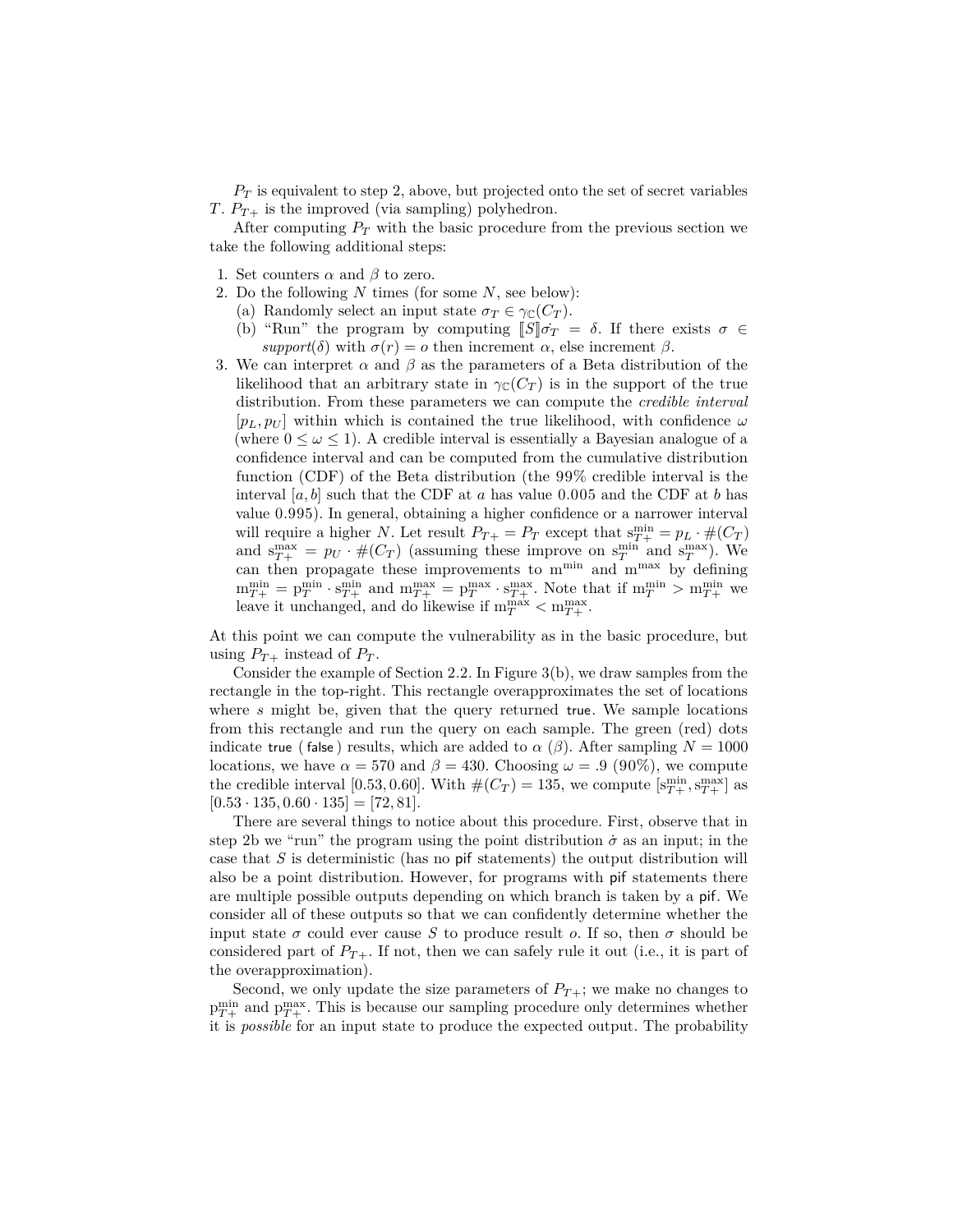that an input state produces an output state is already captured (soundly) by  $p_T$ so we do not change that. This is useful because the approximation of  $p<sub>T</sub>$  does not degrade with the use of the interval domain in the way the approximation of the size degrades (as illustrated in Figure [3\(](#page-5-0)b)). Using sampling is an attempt to regain the precision lost on the size component (only).

Finally, the confidence we have that sampling has accurately assessed which input states are in the support is orthogonal to the probability of any given state. In particular,  $P_T$  is an abstraction of a distribution  $\delta_T$ , which is a mathematical object. Confidence  $\omega$  is a measure of how likely it is that our abstraction (or, at least, the size part of it) is accurate.

We prove (in our extended report [\[43\]](#page-22-3)) that our sampling procedure is sound:

#### **Theorem 2 (Sampling is Sound).**

 $I f \delta_0 \in \gamma_{\mathbb{P}}(P_0)$ ,  $\langle\langle S \rangle\rangle P_0 = P$ , and  $\llbracket S \rrbracket \delta_0 = \delta$  then  $\delta_T \in \gamma_{\mathbb{P}}(P_{T+})$  with confidence  $\omega$ *where*

$$
\delta_T \stackrel{\text{def}}{=} \delta \wedge (r = o) \upharpoonright T
$$
\n
$$
P_T \stackrel{\text{def}}{=} P \wedge (r = o) \upharpoonright T
$$
\n
$$
P_{T+} \stackrel{\text{def}}{=} P_T \text{ sampling revised with confidence } \omega.
$$

## <span id="page-11-0"></span>**6 Improving precision with concolic execution**

Another approach to improving the precision of a probabilistic polyhedron *P* is to use concolic execution. The idea here is to "magnify" the impact of a single sample to soundly increase s<sup>min</sup> by considering its execution *symbolically*. More precisely, we concretely execute a program using a particular secret value, but maintain symbolic constraints about how that value is used. This is referred to as *concolic* execution [\[39\]](#page-22-1). We use the collected constraints to identify all points that would induce the same execution path, which we can include as part of s<sup>min</sup>.

We begin by defining the semantics of concolic execution, and then show how it can be used to increase s<sup>min</sup> soundly.

#### **6.1 (Probabilistic) Concolic Execution**

Concolic execution is expressed as rewrite rules defining a judgment  $\langle \Pi, S \rangle \longrightarrow^p_{\pi}$  $\langle \Pi', S' \rangle$ . Here,  $\Pi$  is pair consisting of a concrete state  $\sigma$  and symbolic state *ζ*. The latter maps variables *x* ∈ **Var** to *symbolic expressions* E which extend expressions  $E$  with *symbolic variables*  $\alpha$ . This judgment indicates that under input state *Π* the statement *S* reduces to statement *S* ′ and output state *Π*′ with probability  $p$ , with *path condition*  $\pi$ . The path condition is a conjunction of boolean symbolic expressions  $\beta$  (which are just boolean expressions  $B$  but altered to use symbolic expressions  $\mathcal E$  instead of expressions  $E$ ) that record which branch is taken during execution. For brevity, we omit  $\pi$  in a rule when it is true.

The rules for the concolic semantics are given in Figure [5.](#page-12-0) Most of these are standard, and deterministic (the probability annotation  $p$  is 1). Path conditions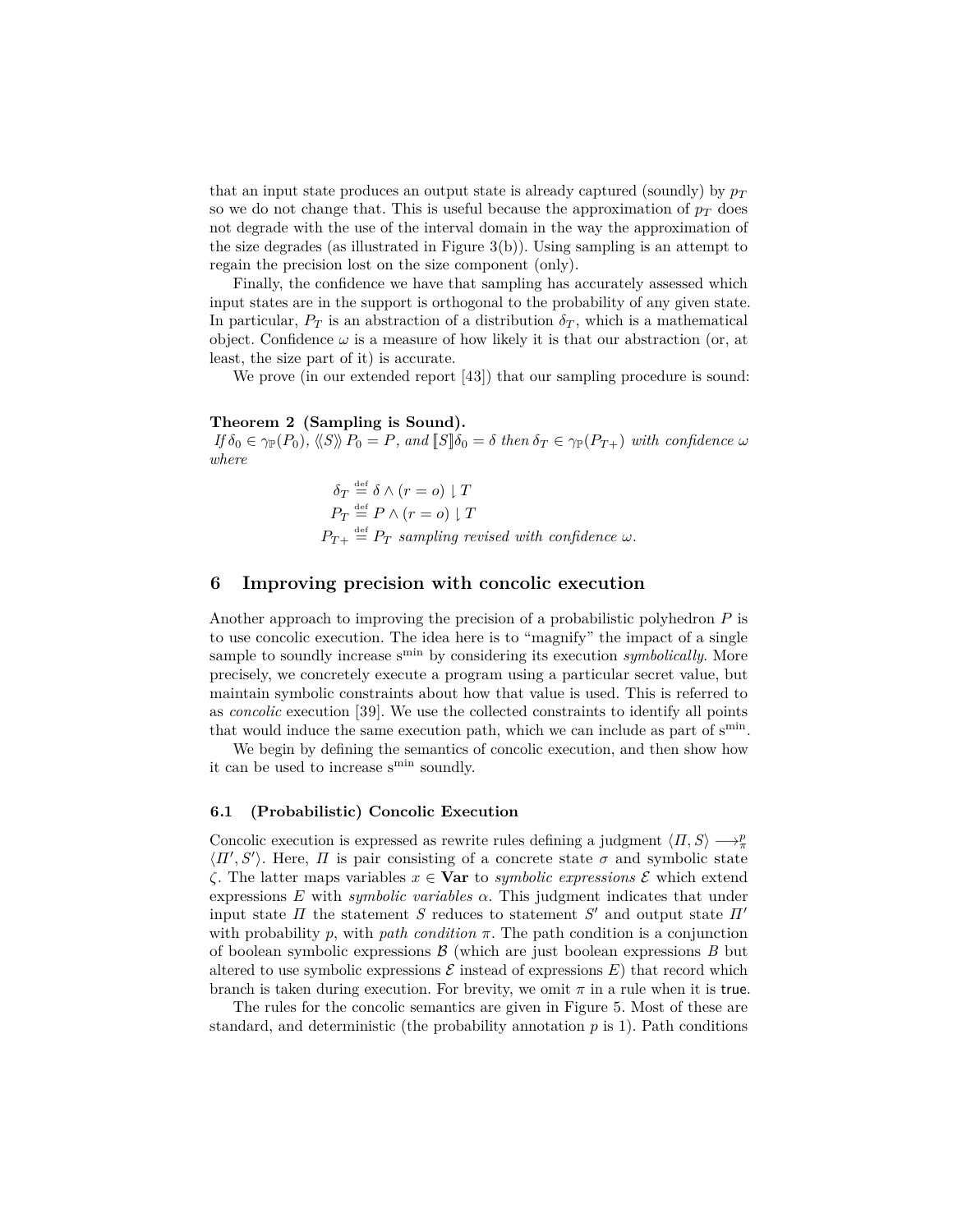<span id="page-12-0"></span> $\langle (\sigma, \zeta), x \rangle := E \rangle \longrightarrow^1 \langle (\sigma[x \mapsto \sigma(E)], \zeta[x \mapsto \zeta(E)] \rangle, \text{skip} \rangle$  $\langle (\sigma, \zeta), \text{if } B \text{ then } S_1 \text{ else } S_2 \rangle \longrightarrow_{\zeta(B)}^1 \langle (\sigma, \zeta), S_1 \rangle \quad \text{ if } \sigma(B)$  $\langle (\sigma, \zeta), \text{if } B \text{ then } S_1 \text{ else } S_2 \rangle \longrightarrow_{\zeta(-B)}^1 \langle (\sigma, \zeta), S_2 \rangle \text{ if } \sigma(\neg B)$  $\langle \Pi, \mathsf{pif}\ q \ \mathsf{then}\ S_1\ \mathsf{else}\ S_2\rangle \longrightarrow^q \langle \hat{\Pi}, S_1\rangle$  $\langle \Pi, \mathsf{pif}\ q \ \mathsf{then}\ S_1 \ \mathsf{else}\ S_2 \rangle \longrightarrow^{1-q} \langle \Pi, S_2 \rangle$  $\langle \Pi, S_1; S_2 \rangle \longrightarrow_{\pi}^1 \langle \Pi', S_1'; S_2 \rangle \text{ if } \langle \Pi, S_1 \rangle \longrightarrow_{\pi}^1 \langle \Pi', S_1' \rangle$  $\langle \Pi, \mathsf{skip} \, ; \, \, S \rangle \longrightarrow^1 \langle \Pi, S \rangle$  $\langle \Pi, \textsf{while } B \textsf{ do } S \rangle \longrightarrow_{\zeta(B)}^1 \langle \Pi, S \ ; \textsf{ while } B \textsf{ do } S \rangle \quad \text{ if } \sigma(B)$  $\langle \Pi, \text{while } B \text{ do } S \rangle \longrightarrow_{\zeta(-B)}^{1} \langle \Pi, \text{skip} \rangle$  if  $\sigma(\neg B)$ 

**Fig. 5.** Concolic semantics

are recorded for if and while, depending on the branch taken. The semantics of pif *q* then  $S_1$  else  $S_2$  is non-deterministic: the result is that of  $S_1$  with probability *q*, and *S*<sub>2</sub> with probability 1−*q*. We write  $\zeta(B)$  to substitute free variables  $x \in B$ with their mapped-to values  $\zeta(x)$  and then simplify the result as much as possible. For example, if  $\zeta(x) = \alpha$  and  $\zeta(y) = 2$ , then  $\zeta(x > y + 3) = \alpha > 5$ . The same goes for  $\zeta(E)$ .

We define a *complete run* of the concolic semantics with the judgment  $\langle \Pi, S \rangle \Downarrow_{\pi}^p \Pi'$ , which has two rules:

$$
\langle \Pi, \textsf{skip} \rangle \Downarrow^1_{\textsf{true}} \Pi
$$

$$
\langle \Pi, S \rangle \longrightarrow^p_{\pi} \langle \Pi', S' \rangle \langle \Pi', S' \rangle \Downarrow^q_{\pi'} \Pi''
$$

$$
\langle \Pi, S \rangle \Downarrow^p_{\pi \wedge \pi'} \Pi''
$$

A complete run's probability is thus the product of the probability of each individual step taken. The run's path condition is the conjunction of the conditions of each step.

The path condition  $\pi$  for a complete run is a conjunction of the (symbolic) boolean guards evaluated during an execution.  $\pi$  can be converted to disjunctive normal form (DNF), and given the restrictions of the language the result is essentially a set of convex polyhedra over symbolic variables *α*.

#### **6.2 Improving precision**

Using concolic execution, we can improve our estimate of the size of a probabilistic polyhedron as follows:

- 1. Randomly select an input state  $\sigma_T \in \gamma_{\mathbb{C}}(C_T)$  (recall that  $C_T$  is the polyhedron describing the possible valuations of secrets *T*).
- 2. Set  $\Pi = (\sigma_T, \zeta_T)$  where  $\zeta_T$  maps each variable  $x \in T$  to a fresh symbolic variable  $\alpha_x$ . Perform a complete concolic run  $\langle \Pi, S \rangle \Downarrow_{\pi}^p (\sigma', \zeta')$ . Make sure that  $\sigma'(r) = o$ , i.e., the expected output. If not, select a new  $\sigma_T$  and retry. Give up after some number of failures *N*. For our example shown in Figure [3\(](#page-5-0)b), we might obtain a path condition  $|Loc(z).x - L_1.x| + |Loc(z).y - L_1.y| \leq 4$ that captures the left diamond of the disjunctive query.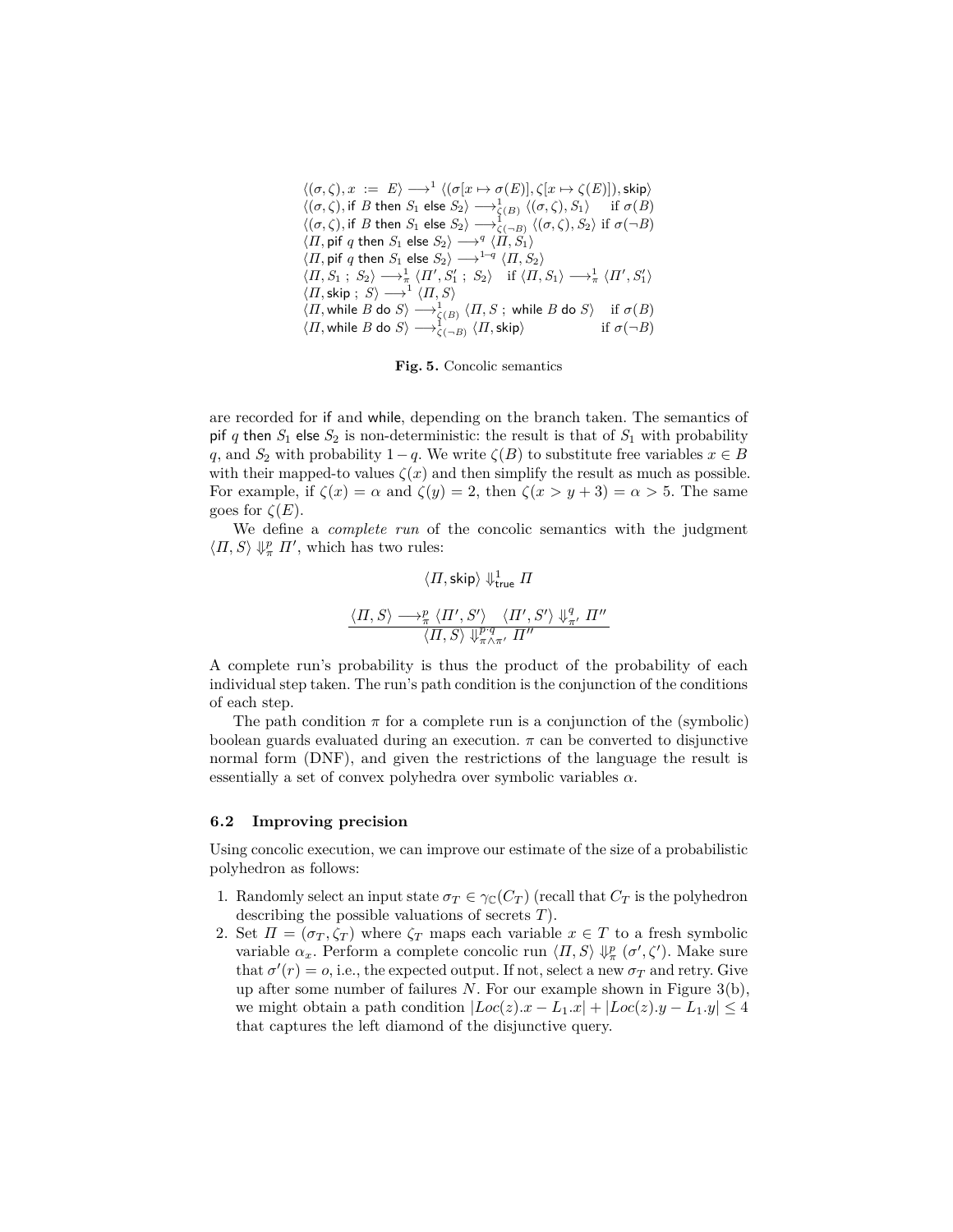- 3. After a successful concolic run, convert path condition *π* to DNF, where each conjunctive clause is a polyhedron  $C_i$ . Also convert uses of disequality ( $\leq$ and  $\geq$  to be strict ( $\lt$  and  $\gt$ ).
- 4. Let  $C = C_T \sqcap (\bigsqcup_i C_i)$ ; that is, it is the join of each of the polyhedra in  $DNF(\pi)$  "intersected" with the original constraints. This captures all of the points that could possibly lead to the observed outcome along the concolically executed path. Compute  $n = \#(C)$ . Let  $P_{T+} = P_T$  except define  $s_{T+}^{\min} = n$  if  $\sigma_T^{\text{min}} < n$  and  $m_{T+}^{\text{min}} = p_T^{\text{min}} \cdot n$  if  $m_T^{\text{min}} < p_T^{\text{min}} \cdot n$ . (Leave them as is, otherwise.) For our example,  $n = 41$ , the size of the left diamond. We do not update  $s_T^{\text{min}}$ since  $41 < 55$ , the probabilistic polyhedron's lower bound (but see below).

#### **Theorem 3 (Concolic Execution is Sound).**

 $I f \delta_0 \in \gamma_{\mathbb{P}}(P_0)$ *,*  $\langle\langle S \rangle\rangle P_0 = P$ *, and*  $\llbracket S \rrbracket \delta_0 = \delta$  *then*  $\delta_T \in \gamma_{\mathbb{P}}(P_{T+})$  *where* 

$$
\delta_T \stackrel{\text{def}}{=} \delta \wedge (r = o) \downharpoonright T
$$
\n
$$
P_T \stackrel{\text{def}}{=} P \wedge (r = o) \downharpoonright T
$$
\n
$$
P_{T+} \stackrel{\text{def}}{=} P_T \text{ concolically revised.}
$$

The proof is in the extended technical report [\[43\]](#page-22-3).

#### <span id="page-13-0"></span>**6.3 Combining Sampling with Concolic Execution**

Sampling can be used to further augment the results of concolic execution. The key insight is that the presence of a sound under-approximation generated by the concolic execution means that it is unnecessary to sample from the underapproximating region. Here is the algorithm:

- 1. Let  $C = C_0 \sqcap (\bigsqcup_i C_i)$  be the under-approximating region.
- 2. Perform sampling per the algorithm in Section [5,](#page-9-1) but with two changes:
	- $−$  if a sampled state  $σ_T ∈ γ_⊂(C)$ , ignore it
		- *−* When done sampling, compute  $s_{T+}^{\min} = p_L \cdot (\#(C_T) \#(C)) + \#(C)$  and  $s_{T+}^{\max} = p_U \cdot (\#(C_T) - \#(C)) + \#(C)$ . This differs from Section [5](#page-9-1) in not including the count from concolic region *C* in the computation. This is because, since we ignored samples  $\sigma_T \in \gamma_{\mathbb{C}}(C)$ , the credible interval  $[p_L, p_U]$  bounds the likelihood that any given point in  $C_T \setminus C$  is in the support of the true distribution.

For our example, concolic execution indicated there are at least 41 points that satisfy the query. With this in hand, and using the same samples as shown in Section [5,](#page-9-1) we can refine  $s \in [74, 80]$  and  $m \in [0.74, 0.160]$  (the credible interval is formed over only those samples which satisfy the query but fall outside the underapproximation returned by concolic execution). We improve the vulnerability estimate to  $V \leq \frac{0.02}{0.0.74} = 0.027$ . These bounds (and vulnerability estimate) are better than those of sampling alone ( $s \in [72, 81]$  with  $V \leq 0.028$ ).

The statement of soundness and its proof can be found in the extended technical report [\[43\]](#page-22-3).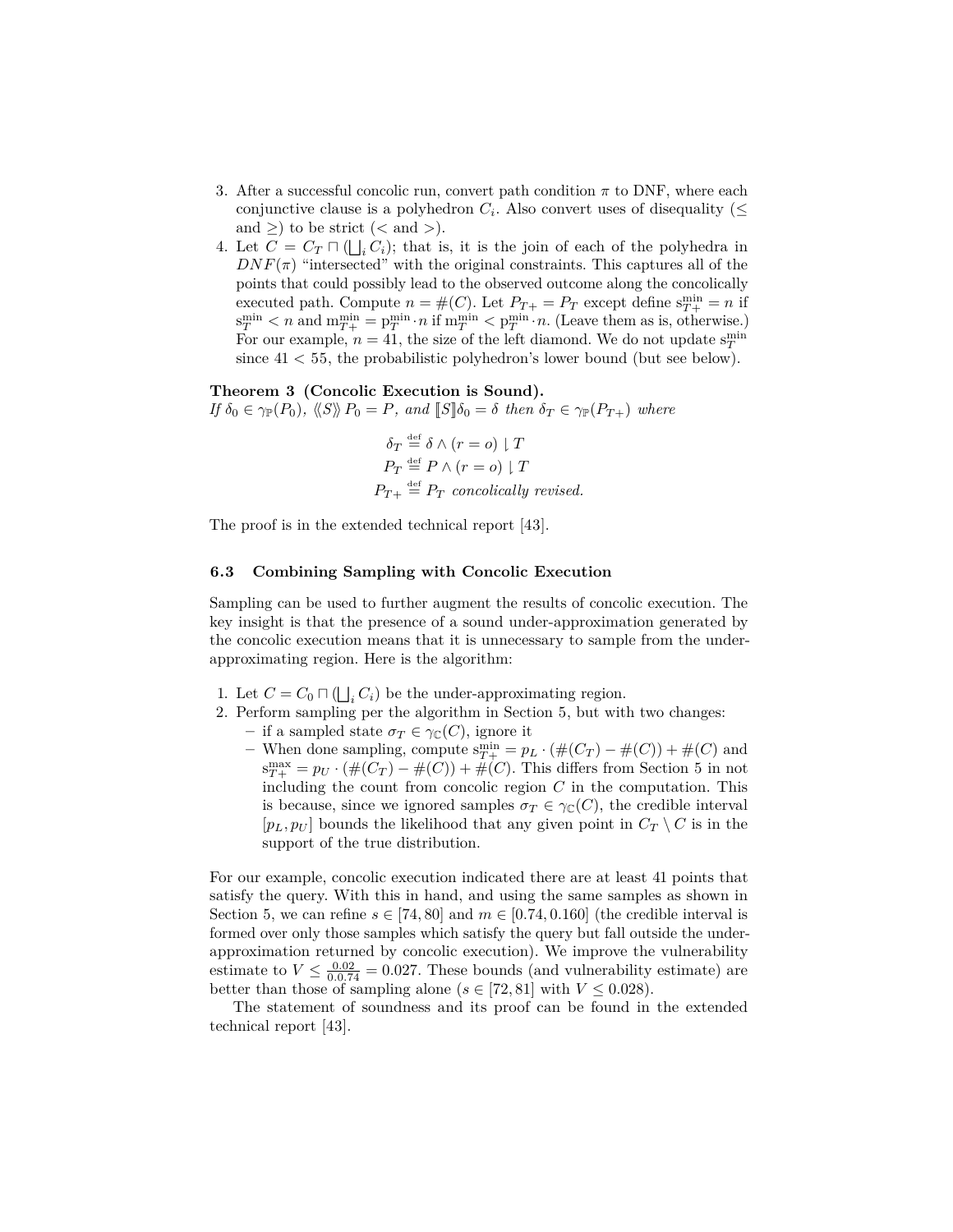## <span id="page-14-0"></span>**7 Implementation**

We have implemented our approach as an extension of Mardziel et al. [\[25\]](#page-21-2), which is written in OCaml. This baseline implements numeric domains *C* via an OCaml interface to the Parma Polyhedra Library [\[4\]](#page-20-6). The counting procedure  $#(C)$  is implemented by LattE [\[15\]](#page-20-7). Support for arbitrary precision and exact arithmetic (e.g., for manipulating  $m^{min}$ ,  $p^{min}$ , etc.) is provided by the **migmp** OCaml interface to the GNU Multi Precision Arithmetic library. Rather than maintaining a single probabilistic polyhedron *P*, the implementation maintains a *powerset* of polyhedra [\[3\]](#page-20-8), i.e., a finite disjunction. Doing so results in a more precise handling of join points in the control flow, at a somewhat higher performance cost.

We have implemented our extensions to this baseline for the case that domain  $C$  is the interval numeric domain [\[11\]](#page-20-4). Of course, the theory fully applies to any numeric abstract domain. We use Gibbs sampling, which we implemented ourselves. We delegate the calculation of the beta distribution and its corresponding credible interval to the cephes OCaml library, which in turns uses the GNU Scientific Library. It is straightforward to lift the various operations we have described to the powerset domain. All of our code is available at [https://github.com/GaloisInc/TAMBA.](https://github.com/GaloisInc/TAMBA)

## <span id="page-14-1"></span>**8 Experiments**

To evaluate the benefits of our techniques, we applied them to queries based on the evacuation problem outlined in Section [2.](#page-2-0) We found that while the baseline technique can yield precise answers when computing vulnerability, our new techniques can achieve close to the same level of precision far more efficiently.

#### **8.1 Experimental Setup**

For our experiments we analyzed queries similar to *Nearby*(*s, l, d*) from Figure [2.](#page-3-0) We generalize the *Nearby* query to accept a set of locations *L*—the query returns true if *s* is within *d* units of any one of the islands having location  $l \in L$ . In our experiments we fix  $d = 100$ . We consider the secrecy of the location of *s*,  $Location(s)$ . We also analyze the execution of the resource allocation algorithm of Figure [2](#page-3-0) directly; we discuss this in Section [8.3.](#page-17-0)

We measure the time it takes to compute the *vulnerability* (i.e., the probability of the most probable point) following each query. In our experiments, we consider a single ship *s* and set its coordinates so that it is always in range of some island in *L*, so that the concrete query result returns true (i.e.  $Nearby(s, L, 100) = true$ ). We measure the vulnerability following this query result starting from a prior belief that the coordinates of *s* are uniformly distributed with  $0 \leq$  Location(*s*)*.x*  $\leq$  1000 and  $0 \leq$  Location(s). $y \leq 1000$ .

In our experiments, we varied several experimental parameters: *analysis method* (either P, I, CE, S, or CE+S), *query complexity c*; *AI precision level p*; and *number of samples n*. We describe each in turn.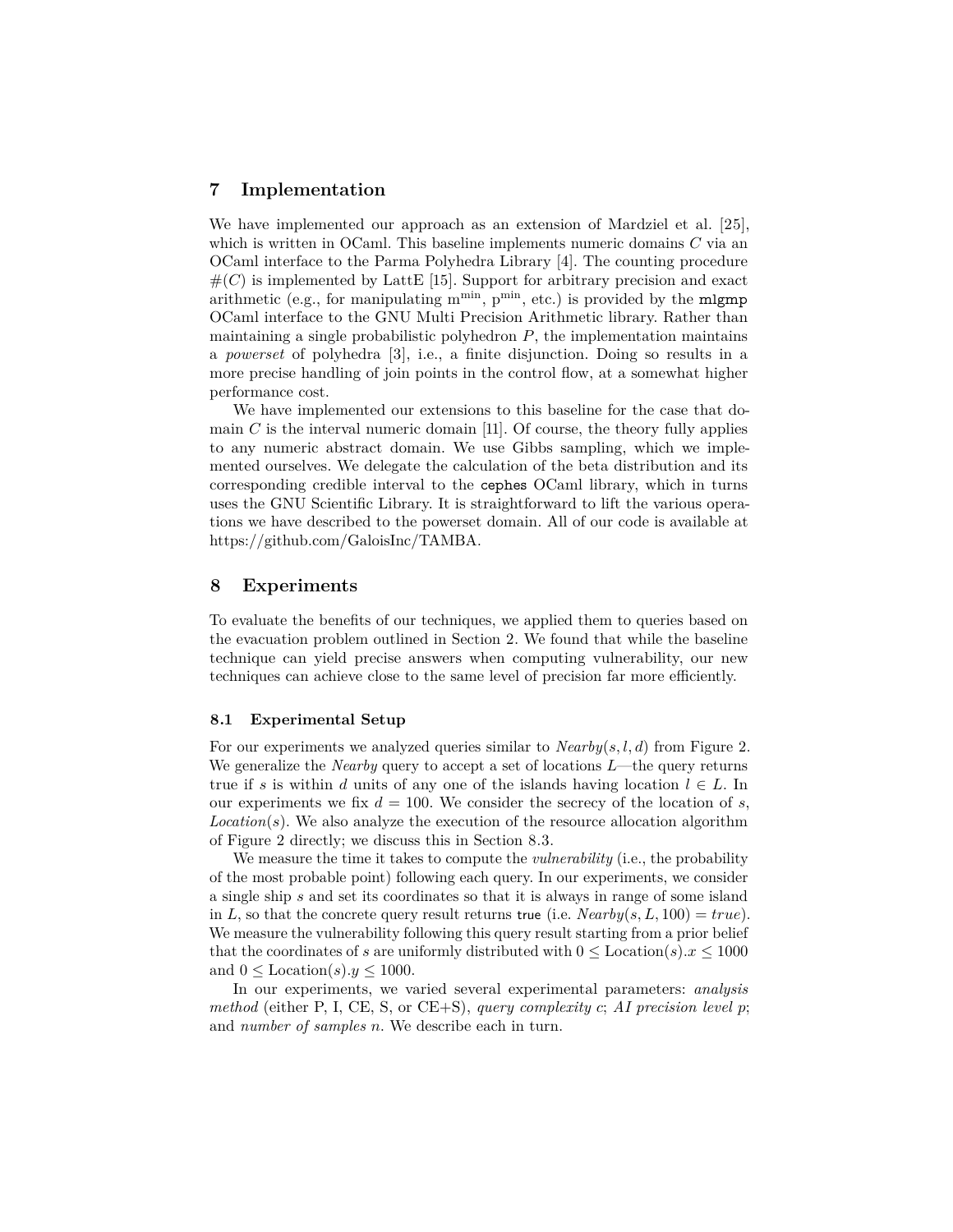*Analysis method* We compared five techniques for computing vulnerability: **P:** Abstract interpretation (AI) with convex polyhedra for domain *C* (Section [4\)](#page-9-2), **I:** AI with intervals for *C* (Section [4\)](#page-9-2),

**S:** AI with intervals augmented with sampling (Section [5\)](#page-9-1),

**CE:** AI with intervals augmented with concolic execution (Section [6\)](#page-11-0), and **CE+S:** AI with intervals augmented with both techniques (Section [6.3\)](#page-13-0)

The first two techniques are due to Mardziel et al. [\[25\]](#page-21-2), where the former uses convex polyhedra and the latter uses intervals (aka boxes) for the underlying polygons. In our experiments we tend to focus on P since I's precision is unacceptably poor (e.g., often vulnerability  $= 1$ ).

*Query complexity.* We consider queries with different *L*; we say we are increasing the *complexity* of the query as *L* gets larger. Let  $c = |L|$ ; we consider  $1 \leq c \leq 5$ , where larger *L* include the same locations as smaller ones. We set each location to be at least 2 · *d* Manhattan distance units away from any other island (so diamonds like those in Figure [3\(](#page-5-0)a) never overlap).

*Precision.* The precision parameter *p* bounds the size of the powerset abstract domain at all points during abstract interpretation. This has the effect of forcing joins when the powerset grows larger than the specified precision. As *p* grows larger, the results of abstract interpretation are likely to become more precise (i.e. vulnerability gets closer to the true value). We considered *p* values of 1, 2, 4, 8, 16, 32, and 64.

*Samples taken.* For the latter three analysis methods, we varied the number of samples taken *n*. For analysis CE, *n* is interpreted as the number of samples to try per polyhedron before giving up trying to find a "valid sample."[5](#page-15-0) For analysis S, *n* is the number of samples, distributed proportionally across all the polyhedra in the powerset. For analysis CE+S, *n* is the combination of the two. We considered sample size values of 1*,* 000 − 50*,* 000 in increments of 1*,* 000. We always compute an interval with  $\omega = 99.9\%$  confidence (which will be wider when fewer samples are used).

*System description.* We ran experiments varying all possible parameters. For each run, we measured the total execution time (wall clock) in seconds to analyze the query and compute vulnerability. All experiments were carried out on a MacBook Air with OSX version 10.11.6, a 1.7GHz Intel Core i7, and 8GB of RAM. We ran a single trial for each configuration of parameters. Only wall-clock time varies across trials; informally, we observed time variations to be small.

#### **8.2 Results**

Figure  $6(a)$  $6(a)$ –(c) measure vulnerability (y-axis) as a function of time (x-axis) for each analysis.[6](#page-15-1) These three figures characterize three interesting "zones" in the space of complexity and precision. The results for method I are not shown in any of the figures. This is because I always produces a vulnerability of 1. The refinement methods (CE, S, and CE+S) are all over the interval domain, and should be considered as "improving" the vulnerability of I.

<span id="page-15-0"></span><sup>5</sup> This is the *N* parameter from section [6.](#page-11-0)

<span id="page-15-1"></span><sup>6</sup> These are best viewed on a color display.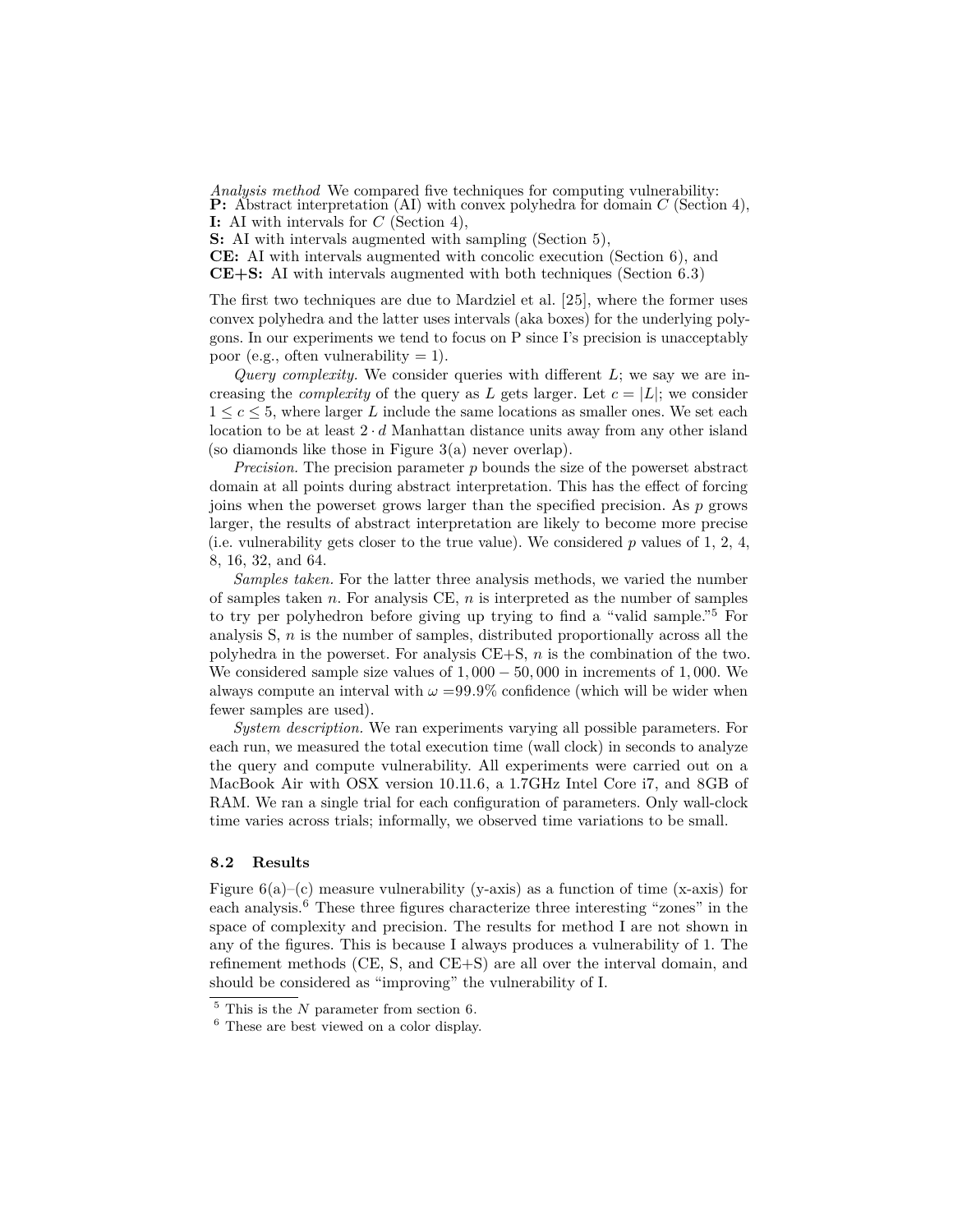<span id="page-16-0"></span>

**Fig. 6.** Experimental results

In Figure [6\(](#page-16-0)a) we fix  $c = 1$  and  $p = 1$ . In this configuration, baseline analysis P can compute the true vulnerability in ∼ 0*.*95 seconds. Analysis CE is also able to compute the true vulnerability, but in ∼0*.*19 seconds. Analysis S is able to compute a vulnerability to within  $\sim 5 \cdot e^{-6}$  of optimal in  $\sim 0.15$  seconds. These data points support two key observations. First, even a very modest number of samples improves vulnerability significantly over just analyzing with intervals. Second, concolic execution is only slightly slower and can achieve the optimal vulnerability. Of course, concolic execution is not a panacea. As we will see, a feature of this configuration is that no joins take place during abstract interpretation. This is critical to the precision of the concolic execution.

In Figure [6\(](#page-16-0)b) we fix  $c = 2$  and  $p = 4$ . In contrast to the configuration of Figure  $6(a)$  $6(a)$ , the values for *c* and *p* in this configuration are not sufficient to prevent all joins during abstract interpretaion. This has the effect of taking polygons that represent individual paths through the program and joining them into a single polygon representing many paths. We can see that this is the case because baseline analysis P is now achieving a better vulnerability than CE. However, one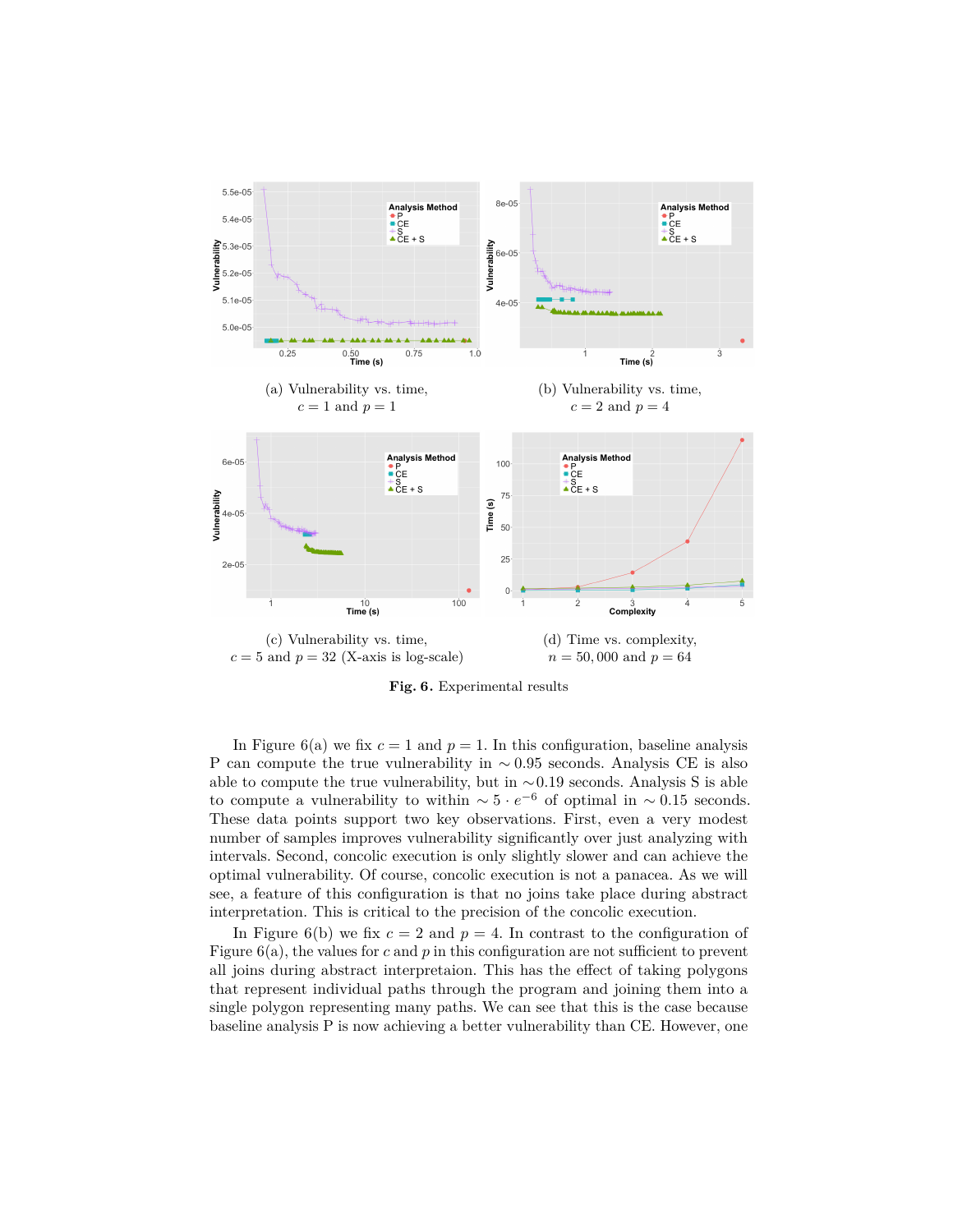| Resource Allocation (3 ships) |                 |                        |  |  |
|-------------------------------|-----------------|------------------------|--|--|
| Analysis                      | Time (s)        | Vulnerability          |  |  |
| P                             | Timeout (5 min) | N/A                    |  |  |
|                               | 0.516           |                        |  |  |
| CE                            | 16.650          | $1.997 \cdot 10^{-24}$ |  |  |
| ς                             | 1.487           | $1.962 \cdot 10^{-24}$ |  |  |
| $CE + S$                      | 17.452          | $1.037 \cdot 10^{-24}$ |  |  |

<span id="page-17-1"></span>**Table 1.** Analyzing a 3-ship resource allocation run

pattern from the previous configuration persists: all three refinement methods (CE, S, CE+S) can achieve vulnerability within  $\sim$ 1 ·  $e^{-5}$  of P, but in  $\frac{1}{4}$  the time. In contrast to the previous configuration, analysis CE+S is now able to make a modest improvement over CE (since it does not achieve the optimal).

In Figure [6\(](#page-16-0)c) we fix  $c = 5$  and  $p = 32$ . This configuration magnifies the effects we saw in Figure  $6(b)$  $6(b)$ . Similarly, in this configuration there are joins happening, but the query is much more complex and the analysis is much more precise. In this figure, we label the X axis as a log scale over time. This is because analysis P took over two minutes to complete, in contrast the longest-running refinement method, which took less than 6 seconds. The relationship between the refinement analyses is similar to the previous configuration. The key observation here is that, again, all three refinement analyses achieve within ∼3 · *e* <sup>−</sup><sup>5</sup> of P, but this time in 4% of the time (as opposed to  $\frac{1}{4}$  in the previous configuration).

Figure  $6(d)$  $6(d)$  makes more explicit the relationship between refinements (CE, S, CE+S) and P. We fix  $n = 50,000$  (the maximum) here, and  $p = 64$  (the maximum). We can see that as query complexity goes up, P gets exponentially slower, while CE, S, and CE+S slow at a much lower rate, while retaining (per the previous graphs) similar precision.

#### <span id="page-17-0"></span>**8.3 Evacuation Problem**

We conclude this section by briefly discussing an analysis of an execution of the resource allocation algorithm of Figure [2.](#page-3-0) In our experiment, we set the number of ships to be three, where two were in range  $d = 300$  of the evacuation site, and their sum-total berths (500) were sufficient to satisfy demand at the site (also 500). For our analysis refinements we set  $n = 1000$ . Running the algorithm, a total of seven pairs of *Nearby* and *Capacity* queries were issued. In the end, the algorithm selects two ships to handle the evacuation.

Table [1](#page-17-1) shows the time to execute the algorithm using the different analysis methods, along with the computed vulnerability—this latter number represents the coordinator's view of the most likely nine-tuple of the private data of the three ships involved (x coordinate, y coordinate, and capacity for each). We can see that, as expected, our refinement analyses are far more efficient than baseline P, and far more precise than baseline I. The CE methods are precise but slower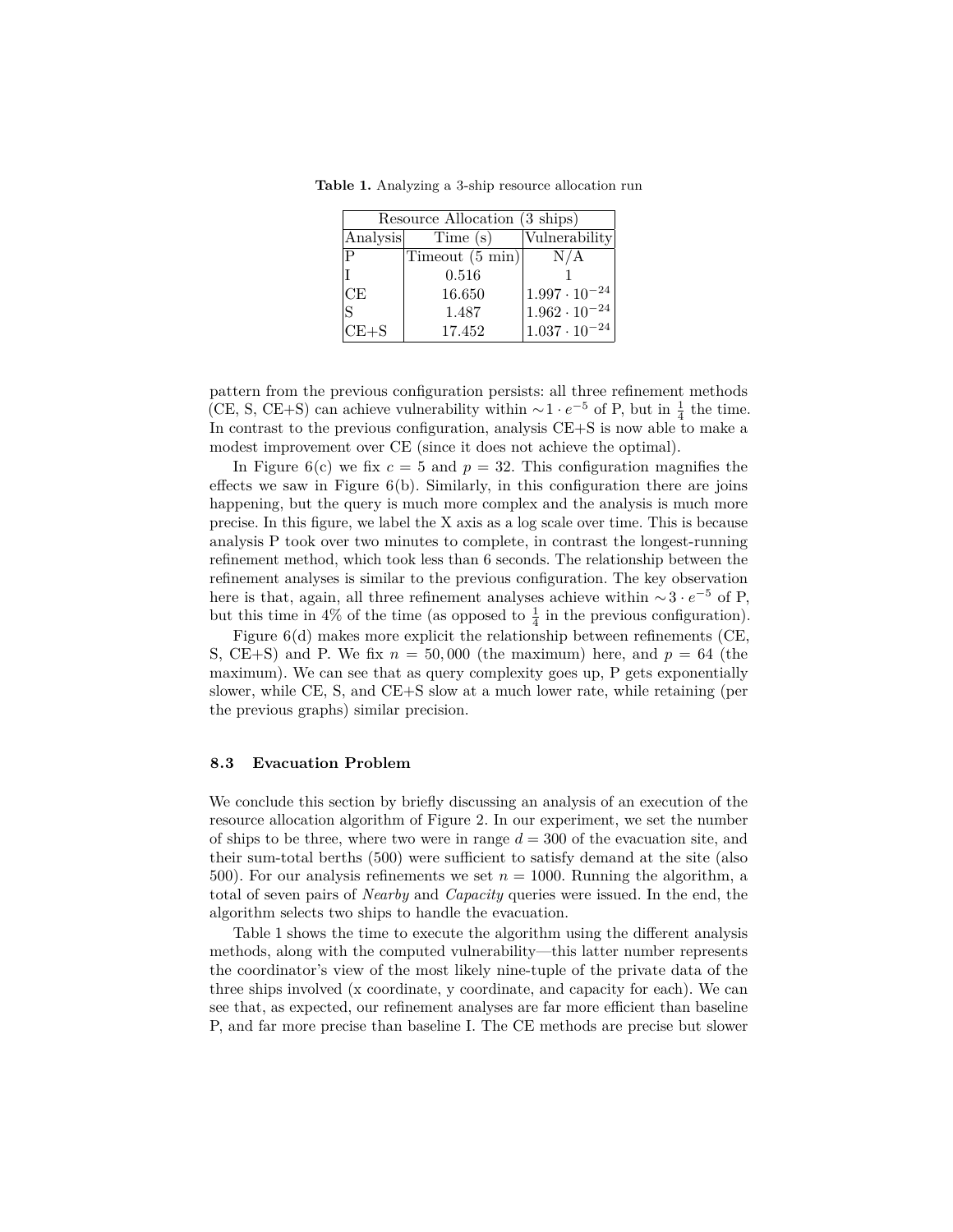than S. This is because of the need to count the number of points in the DNF of the concolic path conditions, which is expensive.

# <span id="page-18-0"></span>**9 Related Work**

*Quantifying Information Flow.* There is a rich research literature on techniques that aim to *quantify* information that a program may release, or has released, and then use that quantification as a basis for policy. One question is what measure of information release should be used. Past work largely considers information theoretic measures, including *Bayes vulnerability* [\[41\]](#page-22-0) and *Bayes risk* [\[8\]](#page-20-9), *Shannon entropy* [\[40\]](#page-22-4), and *guessing entropy* [\[26\]](#page-21-5). The *g-vulnerability* framework [\[1\]](#page-20-10) was recently introduced to express measures having richer operational interpretations, and subsumes other measures.

Our work focuses on Bayes Vulnerability, which is related to min entropy. Vulnerability is appealing operationally: As Smith [\[41\]](#page-22-0) explains, it estimates the risk of the secret being guessed in one try. While challenging to compute, this approach provides meaningful results for non-uniform priors. Work that has focused on other, easier-to-compute metrics, such as Shannon entropy and channel capacity, require deterministic programs and priors that conform to uniform distributions [\[2,](#page-20-11)[22,](#page-21-6)[23,](#page-21-7)[27,](#page-21-8)[32\]](#page-21-9). The work of Klebanov [\[20\]](#page-21-10) supports computation of both Shannon and Min entropy over deterministic programs with non-uniform priors. The work takes a symbolic execution and program specification approach to QIF. Our use of concolic execution for counting polyhedral constraints is similar to that of Klebanov. However, our language supports probabilistic choice and in addition to concolic execution we also provide a sampling technique and a sound composition. Like Mardziel et al. [\[25\]](#page-21-2), we are able to compute the worst-case vulnerability, i.e., due to a particular output, rather than a *static* estimate, i.e., as an expectation over all possible outputs. Köpf and Basin [\[21\]](#page-21-11) originally proposed this idea, and Mardziel et al. were the first to implement it, followed by several others  $[6, 19, 24]$  $[6, 19, 24]$  $[6, 19, 24]$  $[6, 19, 24]$  $[6, 19, 24]$ .

Köpf and Rybalchenko [\[22\]](#page-21-6) (KR) also use sampling and concolic execution to statically quantify information leakage. But their approach is quite different from ours. KR uses sampling of a query's inputs in lieu of considering (as we do) all possible outputs, and uses concolic execution with each sample to ultimately compute Shannon entropy, by underapproximation, within a confidence interval. This approach benefits from not having to enumerate outputs, but also requires expensive model counting *for each sample*. By contrast, we use sampling and concolic execution *from the posterior* computed by abstract interpretation, using the results to boost the lower bound on the size/probability mass of the abstraction. Our use of sampling is especially efficient, and the use of concolic execution is completely sound (i.e., it retains 100% confidence in the result). As with the above work, KR requires deterministic programs and uniform priors.

*Probabilistic Programming Langauges.* A probabilistic program is essentially a lifting of a normal program operating on single values to a program operating on distributions of values. As a result, the program represents a joint distribution over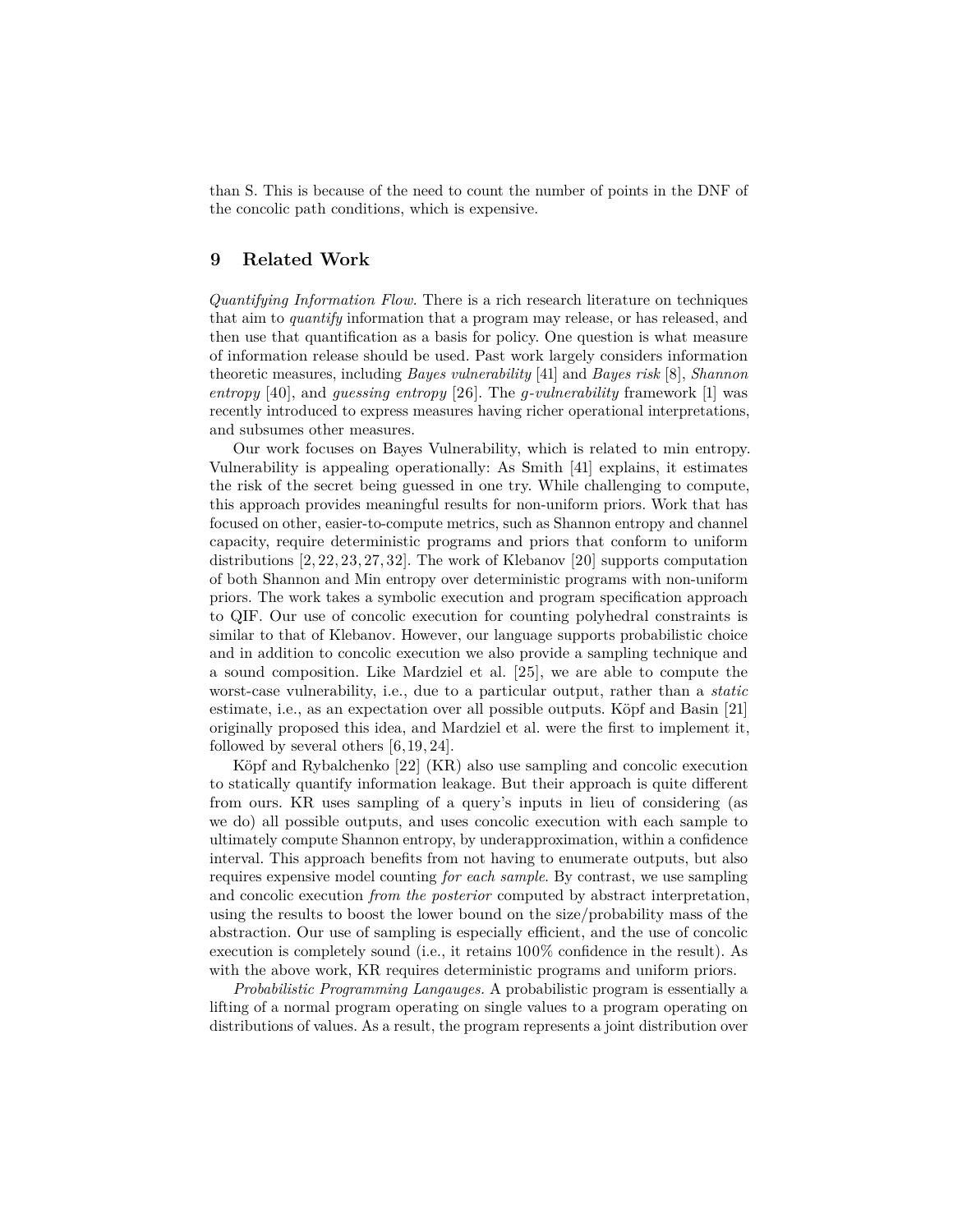its variables [\[18\]](#page-21-3). As discussed in this paper, quantifying the information released by a query can be done by writing the query in a probabilistic programming language (PPL) and representing the uncertain secret inputs as distributions. Quantifying release generally corresponds to either the maximum likelihood estimation (MLE) problem or the maximum a-posteriori probability (MAP) problem. Not all PPLs support computation of MLE and MAP, but several do.

PPLs based on partial sampling [\[17,](#page-21-12) [34\]](#page-21-13) or full enumeration [\[37\]](#page-22-5) of the state space are unsuitable in our setting: they are either too inefficient or too imprecise. PPLs based on algebraic decision diagrams [\[9\]](#page-20-12), graphical models [\[28\]](#page-21-14), and factor graphs [\[7,](#page-20-13)[30,](#page-21-15)[36\]](#page-22-6) translate programs into convenient structures and take advantage of efficient algorithms for their manipulation or inference, in some cases supporting MAP or MLE queries (e.g. [\[33,](#page-21-16)[35\]](#page-21-17)). PSI [\[16\]](#page-20-14) supports exact inference via computation of precise symbolic representations of posterior distributions, and has been used for dynamic policy enforcement [\[24\]](#page-21-1). Guarnieri et al. [\[19\]](#page-21-0) use probabilistic logic programming as the basis for inference; it scales well but only for a class of queries with certain structural limits, and which do not involve numeric relationships.

Our implementation for probabilistic computation and inference differs from the above work in two main ways. Firstly, we are capable of *sound* approximation and hence can trade off precision for performance, while maintaining soundness in terms of a strong security policy. Even when using sampling, we are able to provide precise confidence measures. The second difference is our *compositional* representation of probability distributions, which is based on numerical abstractions: intervals [\[11\]](#page-20-4), octagons [\[29\]](#page-21-4), and polyhedra [\[13\]](#page-20-3). The posterior can be easily used as the prior for the next query, whereas prior work would have to repeatedly analyze the composition of past queries.

A few other works have also focused on abstract interpretation, or related techniques, for reasoning about probabilistic programs. Monniaux [\[31\]](#page-21-18) defines an abstract domain for distributions. Smith [\[42\]](#page-22-7) describes probabilistic abstract interpretation for verification of quantitative program properties. Cousot [\[14\]](#page-20-15) unifies these and other probabilistic program analysis tools. However, these do not deal with sound distribution conditioning, which is crucial for beliefbased information flow analysis. Work by Sankaranarayanan et al [\[38\]](#page-22-8) uses a combination of techniques from program analysis to reason about distributions (including abstract interpretation), but the representation does not support efficient retrieval of the maximal probability, needed to compute vulnerability.

## **10 Conclusions**

Quantitative information flow is concerned with measuring the knowledge about secret data that is gained by observing the answer to a query. This paper has presented a combination of static analysis using probabilistic abstract interpretation, sampling, and underapproximation via concolic execution to compute high-confidence upper bounds on information flow. Preliminary experimental results are promising and suggest that this approach can operate more precisely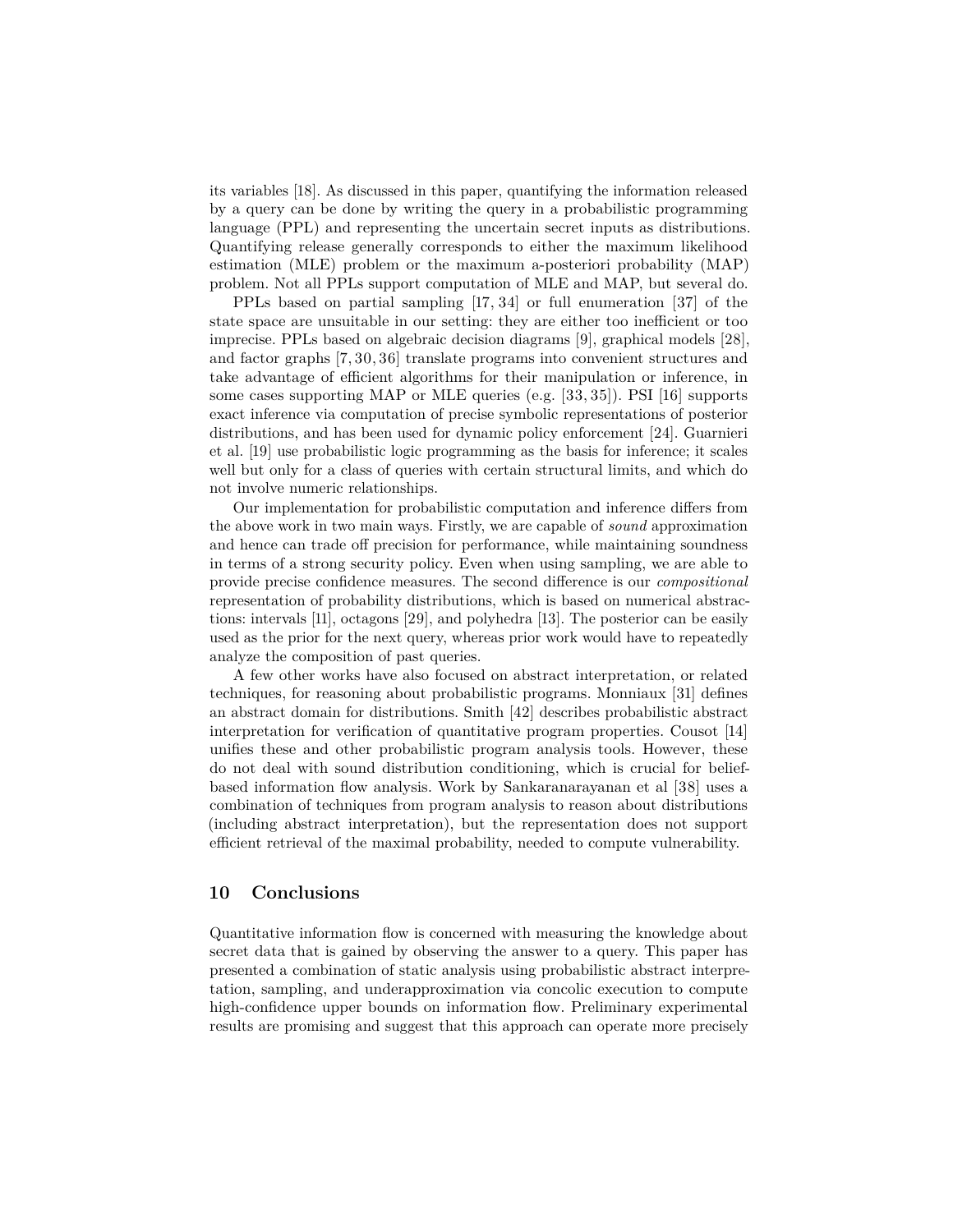and efficiently than abstract interpretation alone. As next steps, we plan to evaluate the technique more rigorously – including on programs with probabilistic choice. We also plan to integrate static analysis and sampling more closely so as to avoid precision loss at decision points in programs. We also look to extend programs to be able to store random choices in variables, to thereby implement more advanced probabilistic structures.

## **References**

- <span id="page-20-10"></span>1. Alvim, M.S., Chatzikokolakis, K., Palamidessi, C., Smith, G.: Measuring information leakage using generalized gain functions. In: Proc. IEEE Computer Security Foundations Symposium (CSF) (2012)
- <span id="page-20-11"></span>2. Backes, M., Köpf, B., Rybalchenko, A.: Automatic discovery and quantification of information leaks. In: Proceedings of the IEEE Symposium on Security and Privacy (S&P) (2009)
- <span id="page-20-8"></span>3. Bagnara, R., Hill, P.M., Zaffanella, E.: Widening operators for powerset domains. International Journal on Software Tools for Tech. Transfer 8(4), 449–466 (2006)
- <span id="page-20-6"></span>4. Bagnara, R., Hill, P.M., Zaffanella, E.: The Parma polyhedra library: Toward a complete set of numerical abstractions for the analysis and verification of hardware and software systems. Sci. Comput. Program. 72 (Jun 2008)
- <span id="page-20-5"></span>5. Bagnara, R., Rodríguez-Carbonell, E., Zaffanella, E.: Generation of basic semialgebraic invariants using convex polyhedra. In: SAS (2005)
- <span id="page-20-1"></span>6. Besson, F., Bielova, N., Jensen, T.: Browser randomisation against fingerprinting: A quantitative information flow approach. In: NordSec (2014)
- <span id="page-20-13"></span>7. Borgström, J., Gordon, A.D., Greenberg, M., Margetson, J., Van Gael, J.: Measure transformer semantics for bayesian machine learning. In: Proceedings of the European Symposium on Programming (ESOP) (2011)
- <span id="page-20-9"></span>8. Chatzikokolakis, K., Palamidessi, C., Panangaden, P.: On the Bayes risk in information-hiding protocols. Journal of Computer Security 16(5) (2008)
- <span id="page-20-12"></span>9. Claret, G., Rajamani, S.K., Nori, A.V., Gordon, A.D., Borgstroem, J.: Bayesian inference for probabilistic programs via symbolic execution. Tech. Rep. MSR-TR-2012-86, Microsoft Research (2012)
- <span id="page-20-0"></span>10. Clarkson, M.R., Myers, A.C., Schneider, F.B.: Quantifying information flow with beliefs. Journal of Computer Security 17(5), 655–701 (2009)
- <span id="page-20-4"></span>11. Cousot, P., Cousot, R.: Static determination of dynamic properties of programs. In: Proceedings of the Second International Symposium on Programming (1976)
- <span id="page-20-2"></span>12. Cousot, P., Cousot, R.: Abstract interpretation: a unified lattice model for static analysis of programs by construction or approximation of fixpoints. In: Proceedings of the ACM SIGPLAN Conference on Principles of Programming Languages (POPL) (1977)
- <span id="page-20-3"></span>13. Cousot, P., Halbwachs, N.: Automatic discovery of linear restraints among variables of a program. In: POPL (1978)
- <span id="page-20-15"></span>14. Cousot, P., Monerau, M.: Probabilistic abstract interpretation. In: Proceedings of the European Symposium on Programming (ESOP) (2012)
- <span id="page-20-7"></span>15. De Loera, J.A., Haws, D., Hemmecke, R., Huggins, P., Tauzer, J., Yoshida, R.: Latte. <https://www.math.ucdavis.edu/~latte/> (2008)
- <span id="page-20-14"></span>16. Gehr, T., Misailovic, S., Vechev, M.: Psi: Exact symbolic inference for probabilistic programs. In: CAV (2016)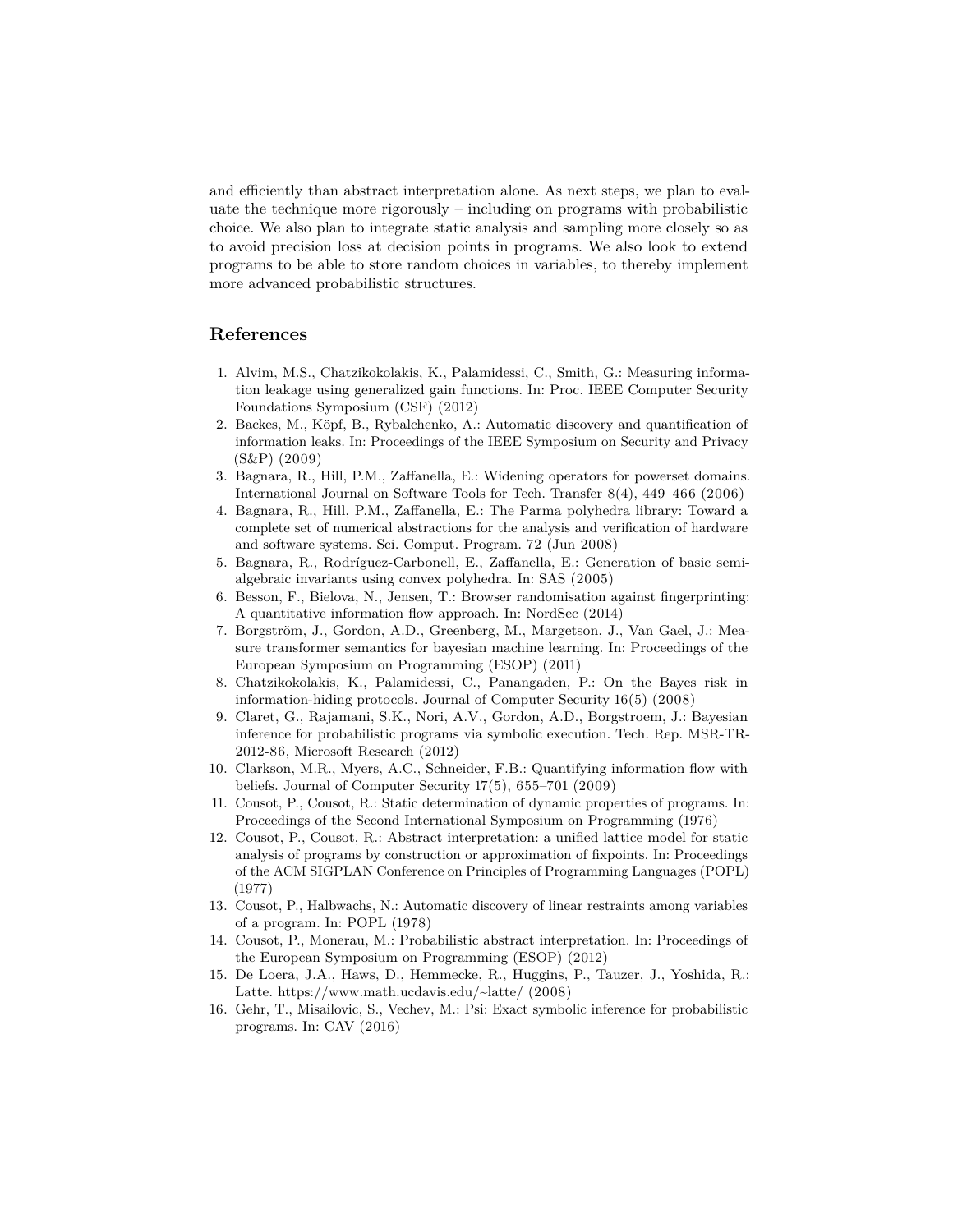- <span id="page-21-12"></span>17. Goodman, N.D., Mansinghka, V.K., Roy, D.M., Bonawitz, K., Tenenbaum, J.B.: Church: a language for generative models. In: Proceedings of the Conference on Uncertainty in Artificial Intelligence (UAI) (2008)
- <span id="page-21-3"></span>18. Gordon, A.D., Henzinger, T.A., Nori, A.V., Rajamani, S.K.: Probabilistic programming. In: Conference on the Future of Software Engineering. pp. 167–181. FOSE 2014, ACM, New York, NY, USA (2014)
- <span id="page-21-0"></span>19. Guarnieri, M., Marinovic, S., Basin, D.: Securing databases from probabilistic inference. In: Proc. IEEE Computer Security Foundations Symposium (CSF) (2017)
- <span id="page-21-10"></span>20. Klebanov, V.: Precise quantitative information flow analysis—a symbolic approach. Theoretical Computer Science 538, 124–139 (2014)
- <span id="page-21-11"></span>21. Köpf, B., Basin, D.: An Information-Theoretic Model for Adaptive Side-Channel Attacks. In: Proceedings of the ACM Conference on Computer and Communications Security (CCS) (2007)
- <span id="page-21-6"></span>22. Köpf, B., Rybalchenko, A.: Approximation and randomization for quantitative information-flow analysis. In: Proceedings of the IEEE Computer Security Foundations Symposium (CSF) (2010)
- <span id="page-21-7"></span>23. Köpf, B., Rybalchenko, A.: Automation of quantitative information-flow analysis. In: 13th International School on Formal Methods for the Design of Computer, Communication, and Software Systems (SFM), 2013. Lecture Notes in Computer Science, vol. 7938, pp. 1–28. Springer (2013)
- <span id="page-21-1"></span>24. Kučera, M., Tsankov, P., Gehr, T., Guarnieri, M., Vechev, M.: Synthesis of probabilistic privacy enforcement. In: Proc. ACM Conference on Computer and Communications Security (CCS) (2017)
- <span id="page-21-2"></span>25. Mardziel, P., Magill, S., Hicks, M., Srivatsa, M.: Dynamic enforcement of knowledgebased security policies using probabilistic abstract interpretation. Journal of Computer Security 21, 463–532 (Oct 2013)
- <span id="page-21-5"></span>26. Massey, J.L.: Guessing and entropy. In: Proc. IEEE Intl. Symposium on Information Theory (ISIT) (1994)
- <span id="page-21-8"></span>27. McCamant, S., Ernst, M.D.: Quantitative information flow as network flow capacity. In: Proceedings of the ACM SIGPLAN Conference on Programming Language Design and Implementation (PLDI) (2008)
- <span id="page-21-14"></span>28. Milch, B., Marthi, B., Russell, S., Sontag, D., Ong, D.L., Kolobov, A.: Blog: Probabilistic models with unknown objects. In: Proceedings of the International Joint Conference on Artificial Intelligence (IJCAI) (2005)
- <span id="page-21-4"></span>29. Miné, A.: The octagon abstract domain. In: Proceedings of the Working Conference on Reverse Engineering (WCRE) (2001)
- <span id="page-21-15"></span>30. Minka, T., Winn, J., Guiver, J., Webster, S., Zaykov, Y., Yangel, B., Spengler, A., Bronskill, J.: Infer.NET 2.6 (2014), microsoft Research Cambridge. [http://research.](http://research.microsoft.com/infernet) [microsoft.com/infernet](http://research.microsoft.com/infernet)
- <span id="page-21-18"></span>31. Monniaux, D.: Analyse de programmes probabilistes par interprétation abstraite. Thèse de doctorat, Université Paris IX Dauphine (2001)
- <span id="page-21-9"></span>32. Mu, C., Clark, D.: An interval-based abstraction for quantifying information flow. Elec. Notes in Theoretical Computer Science 253(3), 119–141 (2009)
- <span id="page-21-16"></span>33. Narayanan, P., Carette, J., Romano, W., Shan, C.c., Zinkov, R.: Probabilistic inference by program transformation in hakaru (system description). In: Proc. Functional and Logic Programming (2016)
- <span id="page-21-13"></span>34. Park, S., Pfenning, F., Thrun, S.: A probabilistic language based on sampling functions. ACM Transactions on Programming Languages and Systems (TOPLAS) 31(1), 4:1–4:46 (2008)
- <span id="page-21-17"></span>35. Pfeffer, A.: Figaro: An object-oriented probabilistic programming language. Tech. rep., Charles River Analytics (2000)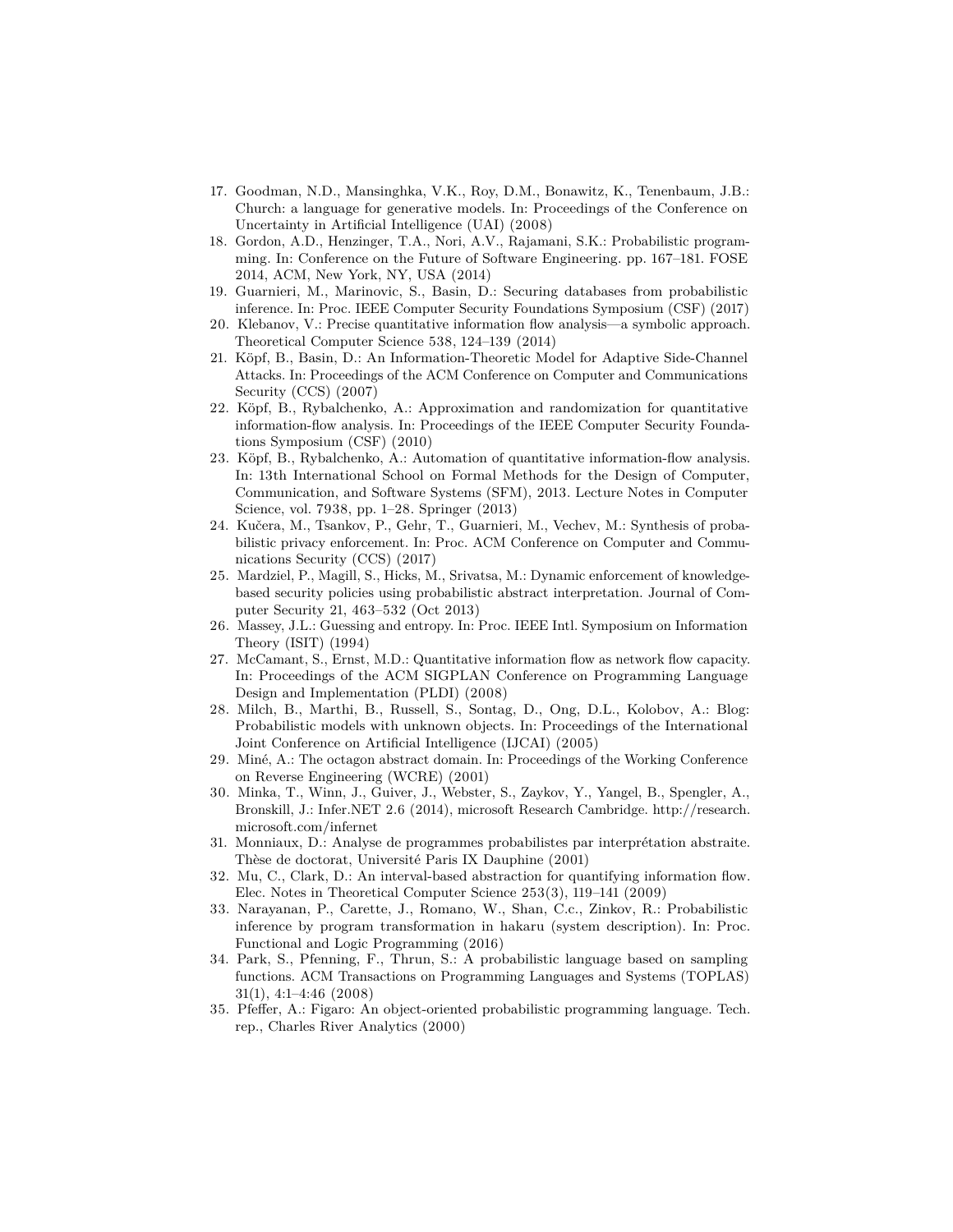- <span id="page-22-6"></span>36. Pfeffer, A.: The design and implementation of IBAL: A general-purpose probabilistic language. In: Getoor, L., Taskar, B. (eds.) Statistical Relational Learning. MIT Press (2007)
- <span id="page-22-5"></span>37. Radul, A.: Report on the probabilistic language Scheme. In: Proceedings of the Dynamic Languages Symposium (DLS) (2007)
- <span id="page-22-8"></span>38. Sankaranarayanan, S., Chakarov, A., Gulwani, S.: Static analysis for probabilistic programs: Inferring whole program properties from finitely many paths. In: Conference on Programming Language Design and Implementation. PLDI (2013)
- <span id="page-22-1"></span>39. Sen, K., Marinov, D., Agha, G.: CUTE: A concolic unit testing engine for C. In: ESEC/FSE (2005)
- <span id="page-22-4"></span>40. Shannon, C.: A mathematical theory of communication. Bell System Technical Journal 27 (1948)
- <span id="page-22-0"></span>41. Smith, G.: On the foundations of quantitative information flow. In: Proc. Conference on Foundations of Software Science and Computation Structures (FoSSaCS) (2009)
- <span id="page-22-7"></span>42. Smith, M.J.A.: Probabilistic abstract interpretation of imperative programs using truncated normal distributions. Elec. Notes in Theoretical Computer Science (2008)
- <span id="page-22-3"></span>43. Sweet, I., Trilla, J.M.C., Scherrer, C., Hicks, M., Magill, S.: What's the over/under? probabilistic bounds on information leakage (extended version). CoRR abs/1802.08234 (Feb 2018), <https://arxiv.org/abs/1802.08234>

All links were last followed on February 23, 2018.

# <span id="page-22-2"></span>**A Query code**

The following is the query code of the example developed in Section [2.2.](#page-4-0) Here,  $s_x$  and  $s_y$  represent a ship's secret location. The variables  $1_x, 1_y, 12_x, 12_y,$ and  $d$  are inputs to the query. The first pair represents position  $L_1$ , the second pair represents the position *L*2, and the last is the distance threshold, set to 4. We assume for the example that  $L_1$  and  $L_2$  have the same y coordinate, and their x coordinates differ by 6 units.

We express the query in the language of Figure [4](#page-6-1) basically as follows:

```
d 11 := |s x - 11 x| + |s y - 11 y|;d_12 := |s_x - 12_x| + |s_y - 12_y|;if (d 11 \le d \mid d 12 \le d) then
 out := true // assume this result
else
 out := false
```
The variable out is the result of the query. We simplify the code by assuming the absolute value function is built-in; we can implement this with a simple conditional. We run this query probabilistically under the assumption that s\_x and s\_y are uniformly distributed within the range given in Figure [1.](#page-2-1) We then condition the output on the assumption that out  $=$  true. When using intervals as the baseline of probabilistic polyhedra, this produces the result given in the upper right of Figure [3\(](#page-5-0)b); when using convex polyhedra, the result is shown in the lower right of the figure. The use of sampling and concolic execution to augment the former is shown via arrows between the two.